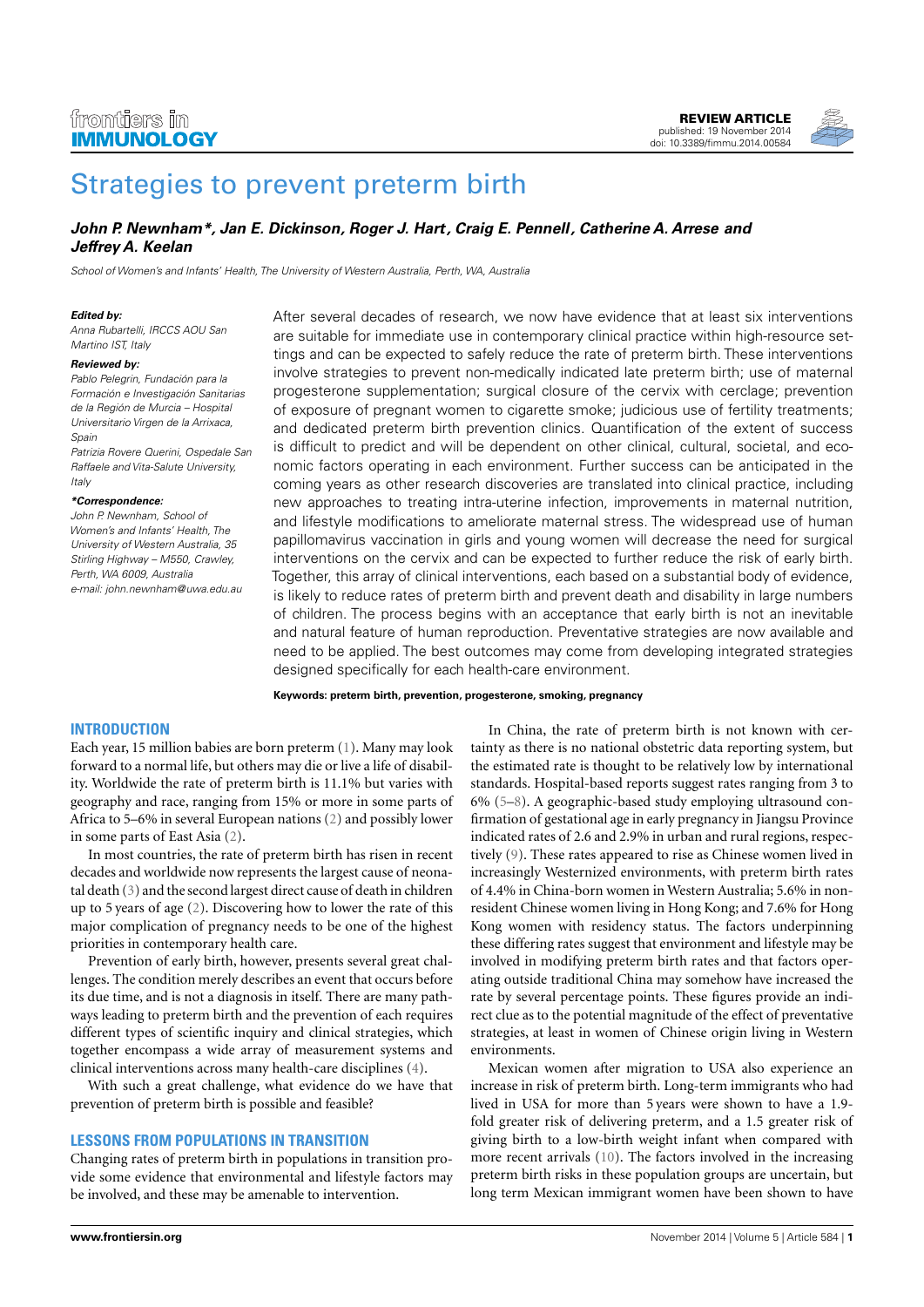higher parity, more pregnancy complications, fewer planned pregnancies, and to smoke. An almost doubling in preterm birth rate as these lifestyle factors are adopted by immigrant women suggests that appropriate interventions may reduce the rate of early birth by nearly half.

# **OPPORTUNITIES TO PREVENT PRETERM BIRTHS**

"Green shoots" are now appearing in the field of preterm birth prevention. At least in high-resource settings, some strategies are suitable for immediate use in clinical practice, have a high likelihood of success, and in many regions have already been adopted in part or in whole. Other strategies have potential and feasibility, but evidence for their effectiveness is still uncertain. Finally, there are initiatives in place aimed at other clinical end-points but which may incidentally prevent some cases of early birth.

The levels of evidence employed in this review and that enable description of potential effectiveness in high-resource settings are shown in **[Table 1](#page-1-0)**, and the potential strategies that are feasible and suitable for implementation are shown with their level of evidence in **[Table 2](#page-1-1)**.

## **STRATEGIES SUITABLE FOR IMMEDIATE USE**

There are six strategies currently available with various levels of evidence of effectiveness that are suitable for translation into clinical practice in high-resource settings and have a high chance of successfully preventing a proportion of preterm births.

# **PREVENTING NON-MEDICALLY INDICATED LATE PRETERM BIRTH**

The most feasible approach to rapidly lowering the overall rate of preterm birth is to address non-medically indicated late preterm birth. Late preterm birth is defined as birth between 34 weeks 0 days and 36 weeks 6 days and these infants account for 70% of all preterm births [\(18\)](#page-8-4). In USA, the rate of preterm birth increased by one-third over the last 25 years and this increase has resulted almost entirely from a rise in late preterm births [\(19\)](#page-8-5). In the period 1990–2006, the late preterm birth rate for singleton births increased 20% from 6.7 to 8.1%. Similar increases in late preterm birth have been described in other countries during this time period, including South America [\(20\)](#page-8-6), France [\(21\)](#page-8-7), and Australia [\(22,](#page-8-8) [23\)](#page-8-9).

Late preterm birth is a potential danger to the child. Infants born in the late preterm period are physiologically and metabolically immature. Their brain mass is approximately 70% of that of a term infant and the ongoing process of myelination is reduced accordingly [\(24\)](#page-8-10). In the neonatal period, late preterm infants are at increased risks of death, admission to neonatal intensive care, respiratory distress and need for mechanical ventilation [\(25\)](#page-8-11), apnea, temperature instability, hypoglycemia, hyperbilirubinemia, poor feeding, separation from their mother, and re-admission after discharge [\(24\)](#page-8-10). In childhood, late preterm infants are at increased risk of death [\(18\)](#page-8-4), cerebral palsy [\(26\)](#page-8-12), speech disorders [\(27\)](#page-8-13), growth delay and stunting [\(28\)](#page-8-14), developmental delay [\(29\)](#page-8-15), behavioral problems including attention deficit disorder [\(24,](#page-8-10) [30,](#page-8-16) [31\)](#page-8-17) and learning difficulties [\(31,](#page-8-17) [32\)](#page-8-18). The financial costs are considerable, not just for the health-care system in the short term, but for the individual, the family, and the society in terms of life-long productivity.

<span id="page-1-0"></span>**Table 1 | Levels of evidence for intervention studies as used by the Australian National Health and Medical Research Council (NHMRC) and employed in this review**.

| Level   | Intervention                                                                                                                                                          |
|---------|-----------------------------------------------------------------------------------------------------------------------------------------------------------------------|
|         | Systematic review of level II studies                                                                                                                                 |
| Ш       | Randomized controlled trial                                                                                                                                           |
| $III-1$ | Pseudo-randomized controlled trial (i.e., alternate allocation or<br>some other method)                                                                               |
| $III-2$ | Comparative study with concurrent controls<br>Non-randomized experimental trial<br>Cohort study<br>Case-control study<br>Interrupted time series with control group   |
| $III-3$ | Comparative study without concurrent controls<br>Historical control study<br>Two or more single-arm study<br>Interrupted time series without a parallel control group |
| IV      | Case series with either post-test or pre-test/post-test outcomes                                                                                                      |

[https:// www.nhmrc.gov.au/ \\_files\\_nhmrc/ file/ guidelines/ developers/ nhmrc\\_](https://www.nhmrc.gov.au/_files_nhmrc/file/guidelines/developers/nhmrc_levels_grades_evidence_120423.pdf) [levels\\_grades\\_evidence\\_120423.pdf](https://www.nhmrc.gov.au/_files_nhmrc/file/guidelines/developers/nhmrc_levels_grades_evidence_120423.pdf)

## <span id="page-1-1"></span>**Table 2 | Strategies to prevent preterm birth feasible for implementation and likely to be successful in high-resource settings**.

| <b>Strategy</b>                                                           | <b>Possible reduction</b><br>in PTB | Level of<br>evidence |
|---------------------------------------------------------------------------|-------------------------------------|----------------------|
| Prevent non-medically indicated late<br>preterm/early term birth          | 55% (11)                            | $III-3$              |
| Progesterone supplementation                                              | 45% (12)                            |                      |
| Cervical cerclage                                                         | 20% (13)                            | $III-1$              |
| Tobacco control<br>Prevent smoking in pregnancy<br>Smoke-free legislation | 20% (14)<br>10% (15)                | $III-2$<br>$III-3$   |
| Judicious use of fertility treatments                                     | 63% (16)                            | I                    |
| Dedicated preterm birth prevention<br>clinics                             | 13% (17)                            | $III-2$              |

Levels of evidence as defined in**[Table 1](#page-1-0)**.

Recently, the effect of birth in the early term period has received increasing attention [\(33\)](#page-8-26). Early term birth has been defined as birth between 37 weeks 0 days and 38 weeks 6 days gestation [\(24\)](#page-8-10) and accounts for approximately 17% of all births. Rates of early term birth have risen in recent years in many regions. Neonatal and infant morbidities are increased in the early term period, when compared with births at 39 weeks gestation or more, but the magnitude of excess risk is less than in the late preterm birth age group. As an example, a recent Canadian study observed that the adjusted relative risk for admission to neonatal intensive care was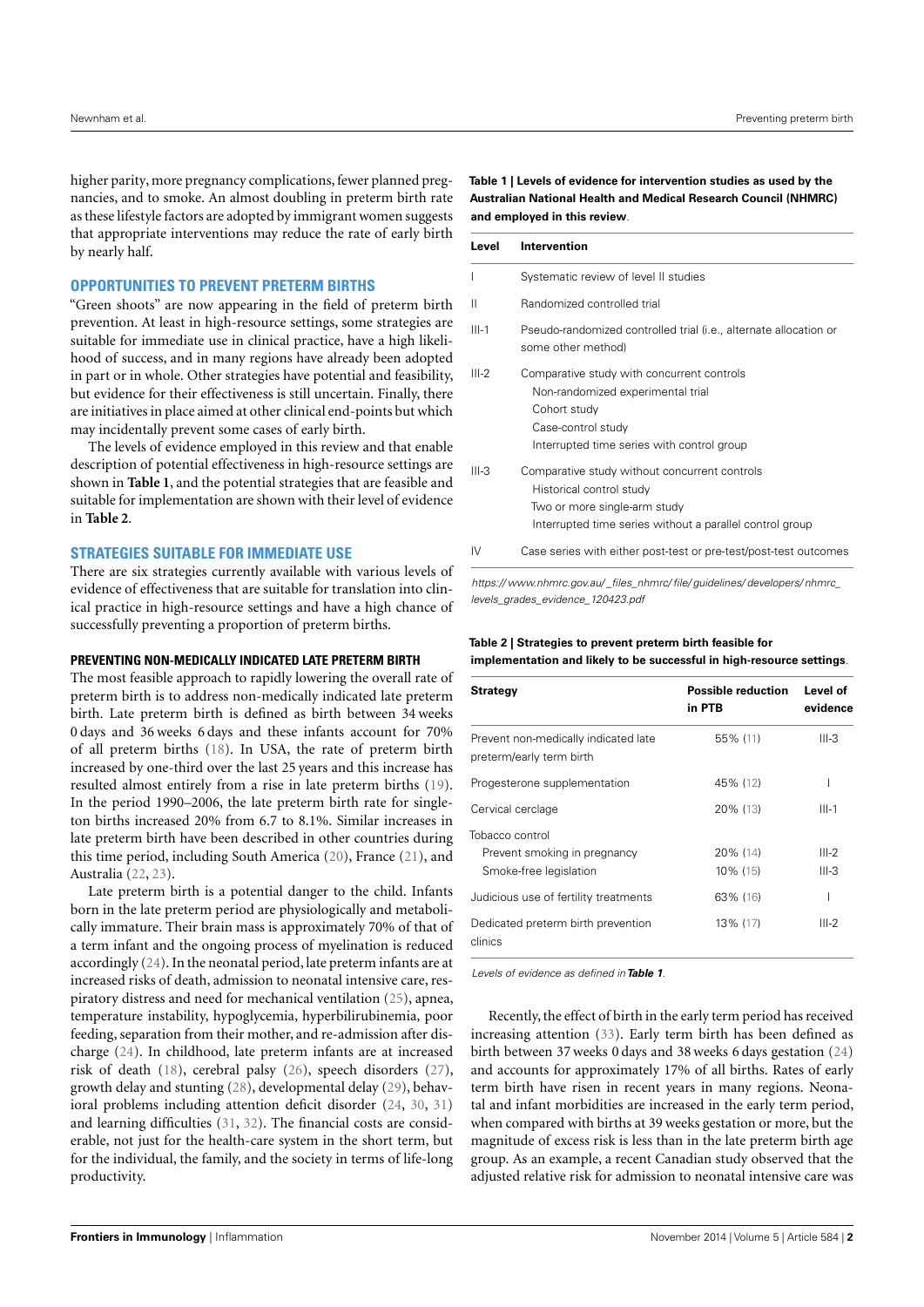6.14 (95% CI 5.63, 7.03) for late preterm birth and 1.54 (95% CI 1.41, 1.68) for early term birth [\(34\)](#page-8-27). For neonatal respiratory morbidity, the adjusted relative risks were 6.16 (95% CI 5.39, 7.03) and 1.46 (95% CI 1.29, 1.65), respectively. In a comparison of outcomes after planned Cesarean section in 19 centers in USA, it was observed that when compared with births at 39 completed weeks, rates of admission to a neonatal intensive-care unit (NICU), need for mechanical ventilation, and treatment for sepsis or hypoglycemia were increased 1.8- to 4.2-fold for births at 37 weeks and 1.3–2.1 for births at 38 weeks [\(35\)](#page-8-28).

A significant proportion of all late preterm and early term births result from obstetric or medical complications of pregnancy, while others may be precipitated out of concern for maternal or fetal well being. As a result, assessment of outcomes after birth is confounded by the relative contributions of prematurity and any abnormalities in the pregnancy that contributed to the early gestational age at birth. The role of such biological determinants has been investigated and found to be amplified at earlier gestational ages, but quantification of the true relative contributions of gestational age and biological determinants remain challenging and will require further investigation [\(34\)](#page-8-27).

Strategies addressing the increase in late preterm and early term births will be enhanced by an understanding of the demographic characteristics of those most at-risk. In a review of the factors contributing to the rise in preterm birth rates at 36 and 37 weeks gestation in USA between 1992 and 2002, non-Hispanic white births were found to be the greatest contributor [\(36\)](#page-8-29). Rates of early preterm birth in Hispanic and black births remained relatively constant. The factors underpinning the rise in non-Hispanic white early births is likely to be socioeconomic and include access to health care and possibly maternal request for intervention.

If then the major contributor to rising preterm birth rates in recent years has been late preterm birth, is it possible to intervene and can it be done with safety? The clinical reasoning behind many cases of early intervention is to prevent stillbirth. In a 10-year population-based study in New South Wales, Australia encompassing more than 100 hospitals and approximately one-third of all births in Australia, the number of planned interventions before the estimated due date was found to have increased to 26% of all singleton births >32 weeks gestation [\(22\)](#page-8-8). Stillbirth rates were unchanged over this time period, indicating that at least at a population level, the increased intervention did not improve infant survival.

Researchers in Denmark have reported the outcomes of the first randomized controlled trial of elective Cesarean section planned for 38 weeks, versus 39 weeks, gestation [\(37\)](#page-8-30). An original sample size of 1010 participants was increased to 1270 when a high rate of non-compliance was observed. There were small reductions in rates of admission to NICU in the delayed delivery group, but the differences were not statistically significant. Interpretation of these findings is confounded by uncertainty as to whether the study was under-powered and by the unexpected high rate of earlier delivery in the planned later birth group [\(23\)](#page-8-9).

The effects of introducing policies to lower the rate of elective delivery before 39 weeks gestation have been reported as a retrospective cohort of prospectively collected data [\(11\)](#page-8-19). The study involved 27 facilities across 14 states in USA. After an education

campaign and declaration of an intent to reduce non-medically indicated birth <39 weeks gestation on the basis of patient safety, medical staff were allowed to choose one of three approaches: (1) a "hard stop" approach in which elective delivery <39 weeks would be refused by hospital staff and the policy would be enforced; (2) a "soft stop" approach in which compliance would be left to individual clinicians but that any departure from policy would be referred to a local peer review committee for "evaluation and potential action"; and (3) an "education only" approach.

During the study period, the rate of elective delivery between 37 and 39 weeks gestation fell significantly from 9.5% of all births in 2007 to 4.3% of births in 2009. The rate of elective early term delivery was significantly reduced in both the "hard stop" and "soft stop" groups, and the reduction in the "hard stop" group was double that in the "soft stop" group. There was a small decline in the "education only" group, but the difference did not achieve statistical significance. Interestingly, there was considerable variation between facilities in their rates of elective delivery <39 weeks before the intervention commenced. Each facility had self-selected their choice of the three strategies. The large reduction in rates of early birth in some facilities, which began with high levels of intervention indicates that any such intervention may be most effectively targeted at those with the highest rate of early intervention. Overall, in the study facilities during the observation period, the rate of term newborn intensive care admission fell 15% from 8.9 to 7.5% (CI 0.79, 0.92), while stillbirths rates were unchanged.

The findings of this intervention cohort study provide strong evidence that the rate of late preterm and early term birth may be lowered and result in a 15% reduction in admissions to neonatal intensive care. Such an approach does not appear to increase the rate of stillbirth. Education alone did not significantly improve outcomes, but the process of education was aimed solely at the health-care providers, and it is yet to be seen if a combined approach of providing education to both the women themselves and the health-care personnel may result in a more favorable outcome.

The price for obstetricians and their hospitals of delaying birth, however, is an increase in the number of births out-of-hours. In a secondary analysis of the Danish randomized controlled trial of planned Cesarean birth at 38 or 39 weeks gestation [\(38\)](#page-8-31), planned delivery at 39 weeks compared with 38 weeks resulted in a 60% increase in unscheduled Cesarean sections and a 70% increase in deliveries outside regular working hours. Further research is urgently required to determine the most effective strategies by which late preterm and early term births may be minimized without deleterious impacts on the health-care system and while maintaining patient safety. Future strategies may be most effective if they recruit to the cause not just the health-care professionals but also the pregnant women and their families.

# **PROGESTERONE SUPPLEMENTATION**

For several decades, there has been interest in the potential use of progesterone supplementation to prevent preterm birth but a series of recent studies has now provided strong evidence for their usefulness.

Ironically, the mechanism by which progesterone may delay birth remains uncertain. In non-primate placental mammals, the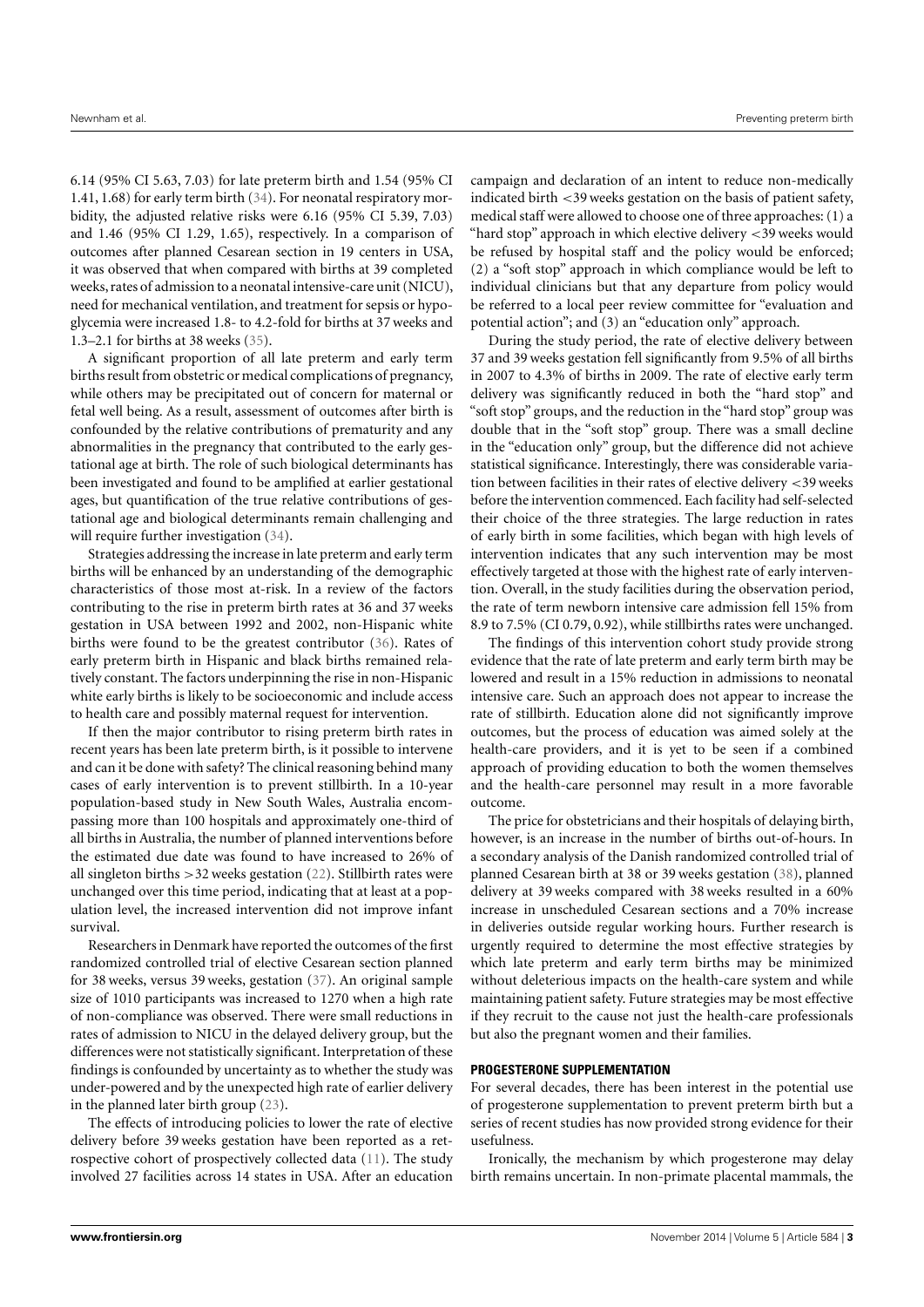uterine quiescence of pregnancy is maintained by high circulating levels of progesterone and falling levels herald the onset of labor [\(39\)](#page-8-32). In human beings, there is no such decline in circulating levels before labor [\(40\)](#page-8-33). Two possible mechanisms of action are proposed. First, progesterone has an anti-inflammatory action that may counteract the inflammatory process that is involved in initiation of labor [\(41\)](#page-8-34). Second is a possible functional withdrawal of progesterone through changes in progesterone receptors and their transcriptional activity at a tissue level [\(41–](#page-8-34)[43\)](#page-8-35).

Progesterone has been administered in several formulations. For preterm birth prevention, natural progesterone is used [\(44\)](#page-8-36). Synthetic progesterones, such as medroxyprogesterone acetate are not used as they have significant androgenic activity. Natural progesterones can be given vaginally, orally, or by injection. Vaginal progesterone has the advantage of being locally available and has few side effects although some women complain of vaginal irritation. The half-life is 13 h [\(45\)](#page-8-37) and daily treatment is required. Various doses are employed ranging from 90 to 400 mg but there is no evidence that any one dose is superior to another. An alternative agent is 17  $\alpha$ -hydroxy-progesterone (17P) caproate, which is also a natural progesterone conjugate but with a longer half-life of 7 days [\(44\)](#page-8-36). 17P is administered intramuscularly and is given once each week. Both these progesterone formulations are considered to be safe in pregnancy.

In women with a past history of preterm birth, progesterone has been shown in meta-analysis of RCTs to significantly reduce the risk of preterm birth <34 weeks (RR 0.31 95% CI 0.14–0.69), preterm birth <37 weeks (RR 0.55, 95% CI 0.42–0.74), perinatal death (RR 0.50, 95% CI 0.33–0.75), need for assisted ventilation (RR 0.40, 95% CI 0.18–0.90), necrotizing enterocolitis (RR 0.30, 95% CI 0.10–0.89), and admission to neonatal intensive care (RR 0.24, 95% CI 0.14–0.40) [\(46\)](#page-8-38).When given to women with a past history of preterm birth, there is no evidence for a difference in effectiveness between daily natural vaginal progesterone and weekly intramuscular 17P injections. As a result of these findings, the American College of Obstetricians and Gynecologists recommends that "progesterone supplementation for the prevention of recurrent preterm birth should be offered to women with a singleton pregnancy and a prior spontaneous preterm birth due to spontaneous labor or premature rupture of membranes" [\(47\)](#page-9-0).

There is also strong evidence that progesterone treatment may prevent preterm birth in women shown to have a short cervix on ultrasound imaging in mid-pregnancy. Meta-analysis of individual patient data of five trials has shown that vaginal progesterone given to pregnant women in the mid-trimester with a short cervix (≤25 mm) is associated with a significant reduction in the rate of preterm birth <28 weeks (RR 0.50, 95% CI 0.30–0.81), <33 weeks (RR 0.58, 95% CI 0.42–0.80) and <35 weeks (RR 0.69, 95% CI 0.55–0.88), in addition to significant reductions in risk of newborn complications including respiratory distress syndrome, need for mechanical ventilation, admission to neonatal intensive care, and composite morbidity and mortality [\(48\)](#page-9-1).

If progesterone is so effective in preventing preterm birth in women with a short cervix in mid-pregnancy, should all pregnant women be screened for cervical length at this time? The question is of great importance and remains controversial. In one

of the major and most important trials in this field, Hassan and colleagues allocated at random asymptomatic women with a singleton pregnancy and short cervix (10–20 mm) between 19 weeks 0 days and 23 weeks 6 days to receive either vaginal progesterone gel or placebo daily [\(12\)](#page-8-20). Preterm birth and the major complications of prematurity were halved by the treatment, consistent with the findings from other studies. The numbers of women, however, required to achieve this reduction were large. A total of 32,091 pregnant women were screened to identify 733 with a cervix length between 10 and 20 mm. 268 women declined to participate or were excluded, leaving 236 randomized to the treatment group and 229 to the placebo. The primary outcome of birth <33 weeks was observed in 21 cases in the treatment group (8.9%) and 36 cases in the placebo group (16.1%), preventing the early birth of 15 cases out of 36 eligible. Therefore, if we were to assume that introduction into clinical practice were to involve administration of vaginal progesterone to all women with a cervix between 10 and 20 mm in mid-pregnancy, and replacing the use of placebo with active treatment and avoiding the refusal to participate of the approximately one-third of eligible women observed in the research study, then screening 32 thousand asymptomatic pregnancies would identify 733 suitable women (2.3%) resulting in prevention of birth <33 weeks in 47 cases (14.7 per 10,000).

There is no doubt that any clinical strategy that would prevent the preterm birth of so many infants would be of considerable benefit to our patients and their families. The cost-effectiveness, however, would be dependent on the health-care environment and availability of appropriate resources and funds. In a decision analysis model comparing no routine cervical length screening with a single routine ultrasound trans-vaginal cervical length measurement at 18–24 weeks gestation, with the women with a short cervix then offered vaginal progesterone treatment, the policy appeared to be cost effective [\(49\)](#page-9-2). In US dollars in the year 2010, for every 100,000 women screened, \$12 million could be saved and 424 quality-adjusted life-years gained.

At this time, the American College of Obstetricians and Gynecologists has not recommended routine cervical length screening for all pregnancies, probably as a result of the large numbers requiring to be screened, and a perceived need for further studies to be conducted across a variety of health-care settings [\(47,](#page-9-0) [50\)](#page-9-3). Practice guidelines are required in each clinical environment that enable the effectiveness of this protocol to be adopted within the resources and expertise that can be harnessed for the challenge. As our use of progesterone expands, we also need to remain mindful that we do not yet have data describing the complete safety of their use for later child and adult life.

Progesterone has also been evaluated as a potential treatment in other conditions that may lead to preterm birth. Studies conducted to-date have shown that progesterone treatment is not effective in preventing preterm birth in multiple pregnancies, preterm labor, or preterm pre-labor rupture of membranes [\(46,](#page-8-38) [47\)](#page-9-0).

# **CERVICAL CERCLAGE**

Cervical cerclage is the surgical placement of a suture or tape around the cervix in an attempt to prevent dilatation and subsequent preterm birth. The procedure was first described by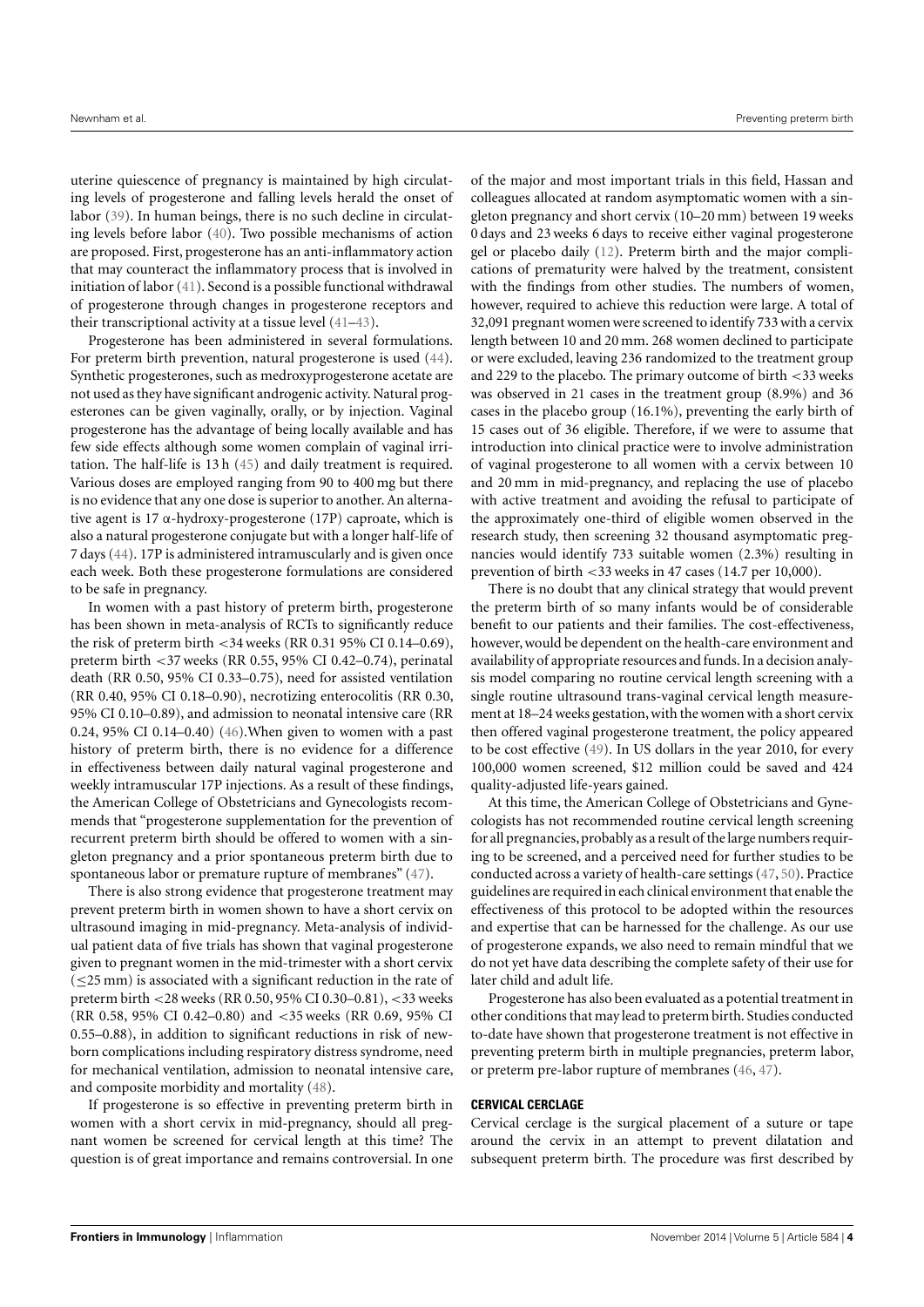Shirodkar in 1955 and involved dissection of the bladder superiorly to enable placement of the suture as close to the internal os as possible [\(51\)](#page-9-4). A simplified procedure was described by McDonald 2 years later in which bladder dissection is not performed, minimizing the intervention but possibly leaving the suture lower in the cervix [\(52\)](#page-9-5).

The decision to insert a cervical cerclage in mid-pregnancy is based on one of the three scenarios. First, a history of preterm births, classically recurrent and painless second trimester losses. Second, shortening of the cervix on ultrasound imaging. Third, short or dilated cervix on physical examination [\(13\)](#page-8-21).

The mechanistic basis by which cerclage is effective is simplistically described as physical closure of the cervix, but the concept of cervical "incompetence" remains as much an enigma today as it was when described by Shirodkar in 1955 [\(51\)](#page-9-4). As a result, the benefits of the procedure need to be carefully balanced against the potential risks and alternative therapies. The effects of cerclage on the cervico-vaginal microbiota may be clinically important, although has not yet been investigated.

## **Cerclage compared with no treatment**

Meta-analysis of the RCTs that have compared cervical cerclage against no treatment has shown a significant reduction in preterm births of 20% (average RR 0.80, 95% CI 0.69–0.95) and with a reduction in perinatal deaths although this difference did not quite reach statistical significance (RR 0.78; 95% CI 0.61–1.00) [\(13\)](#page-8-21). However, cerclage was associated with higher rates of fever, vaginal discharge, and vaginal bleeding, together with a significant increase in delivery by Cesarean section (RR 1.19, 95% CI 1.01–1.40).

# **Cerclage compared with progesterone**

Only one trial has attempted to directly compare ultrasoundindicated cervical cerclage with a progesterone [\(53\)](#page-9-6). The progesterone was 17P given intramuscularly. The trial was halted prematurely, and the sample size was too small to make meaningful conclusions [\(13\)](#page-8-21).

No trial has compared vaginal progesterone versus cerclage for ultrasound-detected cervical shortening in mid-pregnancy [\(13\)](#page-8-21). An indirect comparison using adjusted indirect meta-analysis of trials was reported by Conde-Agudelo et al. [\(54\)](#page-9-7). The analysis included trials of singleton pregnancies with a history of previous preterm birth and in which ultrasound imaging had demonstrated a short cervix in mid-pregnancy. Both vaginal progesterone and cerclage were found to be effective in preventing preterm birth and improving perinatal outcomes. Neither treatment, however, was superior to the other.

At this time, the evidence guiding clinical practice in making a decision to insert a cervical cerclage versus administration of progesterone is incomplete. Decisions need to be based on informed consent and include patient and clinician preference, as well as the local availability of surgical resources and expertise.

# **Cerclage compared with pessary**

Cervical pessaries have been proposed as an alternative method of preventing preterm birth [\(55\)](#page-9-8). A range of designs has been proposed and some success has been described. At this time, however, the role of pessaries and the most effective clinical protocols for their use remain under investigation.

# **PREVENT CIGARETTE SMOKING**

Tobacco smoking in pregnancy causes preterm birth in addition to a dose-dependent reduction in birthweight [\(14,](#page-8-22) [56,](#page-9-9) [57\)](#page-9-10). The exact mechanism by which preterm birth is triggered is uncertain and probably relates to the vasoconstrictive effects of nicotine, the increase in circulating levels of carbon monoxide, or other as yet unknown effects from the 4000 chemically active components in tobacco smoke. The woman herself does not need to be the smoker for there to be an increased risk of preterm birth. Secondhand smoke is associated with an increased risk of early birth, as well as stillbirth, low birthweight, and respiratory disorders in childhood [\(58\)](#page-9-11).

The nicotine in cigarette smoke is addictive and produces the positive feelings inherent in addictive behaviors. Strategies aiming to prevent smoking in pregnancy, however, are complicated by the many factors that contribute to the decision-making processes in women who elect to smoke while pregnant. In high-income countries, rates of smoking in pregnancy have declined in recent years but the reduction has not been in all groups [\(59,](#page-9-12) [60\)](#page-9-13). Smoking in pregnancy in high-income countries is now a marker of social disadvantage and remains common in many indigenous groups [\(61\)](#page-9-14). There are also cultural factors that contribute, resulting in complex interplays between socio-economic disadvantage, social isolation, cultural background, migration, and mental health [\(62–](#page-9-15)[64\)](#page-9-16). Hence, anti-smoking campaigns that are effective in one demographic group may alienate others and be either ineffective or even be at-risk of producing an opposite effect.

Nevertheless, the risk of preterm birth attributable to smoking has been estimated as more than 25% and reducing smoking rates in pregnant women must be of highest priority [\(65\)](#page-9-17). Psychosocial interventions appear to be moderately effective. Pooled data from 14 studies describing a variety of psychosocial interventions have shown a significant reduction in smoking rates (RR 0.82, 95% CI 0.70–0.96) [\(64\)](#page-9-16). The number need to treat to prevent one case of preterm birth was 71.

Pharmacological interventions may be of less value. Nicotine replacement therapy is the only pharmacotherapy for smoking cessation in pregnancy that has been adequately tested. A review of the six published trials was unable to confirm benefit [\(66\)](#page-9-18). Further studies involving different demographic groups and alternative agents are required.

In contrast, smoke-free legislation appears to be of great benefit [\(15\)](#page-8-23). A review of 11 studies involving local or national bans and including more than 2.5 million births showed that smokefree legislation was associated with a significant 10% reduction in preterm births (95% CI  $-18.8$  to  $-2.0$ ). The data in this analysis were observational rather than randomized, but the likelihood of causality was increased by the dose-dependent nature of the effect with comprehensive smoking laws appearing to produce the greatest benefit. It is likely that the major action on pregnancy outcomes from the legislative changes resulted from reductions in secondhand smoke effects. It is of interest that the reduction in preterm birth rates was not associated with a similar effect on rates of low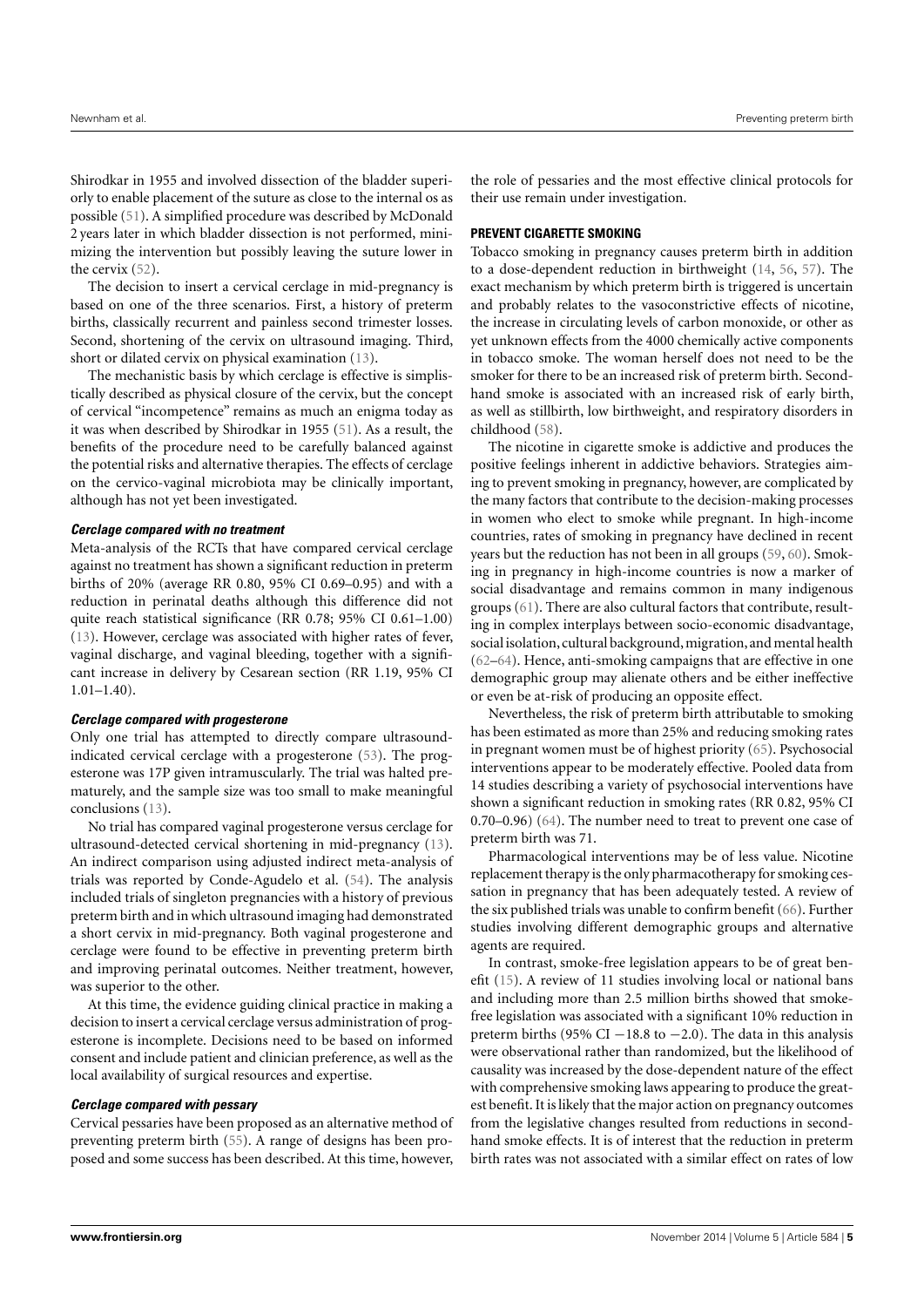birthweight. Maternal smoking in pregnancy is known to produce a dose-dependent reduction in birthweight, and it is possible that second-hand smoke exposure may act to trigger preterm birth acting through a more rapid and different pathway to chronic exposure to cigarette smoke where there is a most definite and consistent effect on fetal growth.

## **JUDICIOUS USE OF FERTILITY TREATMENTS**

The advent of fertility assistance has contributed to a significant increase in the rate of preterm birth. Central to this contribution has been an increase in the incidence of multiple pregnancies. In USA, the incidence of multiple births has doubled from 1.8% of all births in 1972 to 3.5% in 2011 [\(67\)](#page-9-19), and this rise can be attributed to an increase in the use of medically assisted reproduction. It has been estimated that in the US in 2011, 36% of twin births and 77% of triplet and higher order multiple births were due to medically assisted conception [\(67\)](#page-9-19).

Data on *in vitro* fertilization (IVF) cycles in many countries are relatively easy to analyze; however, the data capture on less invasive treatments, such as ovulation induction and intra-uterine insemination cycles (often combined with ovarian stimulation) are less readily available. These treatments often involve ovarian stimulation and clinicians and patients may elect to proceed to fertility treatment when several follicles are potentially available for ovulation. In such circumstances, multiple pregnancies may result. In 2000, the incidence of twin gestations resulting from non-IVF fertility treatment was estimated to be 20% [\(68\)](#page-9-20).

The risk of preterm birth that may result from fertility treatment can best be addressed by education of the attending healthcare practitioners. The rate of multiple gestations resulting from IVF treatment can be reduced to relatively low levels. In Australia and New Zealand, single embryo transfer has been embraced widely resulting in a multiple pregnancy rate following IVF of only 6.9% [\(69\)](#page-9-21). Transferring a single embryo minimizes the risk of multiple pregnancy but requires an environment of high competence and patient education as the overall pregnancy rate is less [\(16\)](#page-8-24). In recent years, the percentage of embryo transfers that were single in Australia and New Zealand was 69%, compared to 40% in the UK [\(www.HFEA.gov.uk\)](http://www.HFEA.gov.uk). Meanwhile, in USA, the percentage of single embryo transfers was 21%, resulting in IVF being responsible for one in five multiple births in that country in 2011 [\(67\)](#page-9-19).

Currently, one in 25 children born in Australia has resulted from IVF procedures [\(70\)](#page-9-22). In Denmark, the percentage is almost 5% [\(70\)](#page-9-22). As the use of IVF technology spreads progressively across the world, measures are required to ensure that responsible ovulation induction treatment and a single embryo transfer approach in IVF treatment are embraced to minimize the risk of multiple pregnancies and risk of preterm birth.

Multiple pregnancies are not the only pathway by which fertility treatment can lead to preterm birth. It is well established that there are other obstetric and perinatal complications that may befall a mother and her infant as a result of IVF treatment [\(71,](#page-9-23) [72\)](#page-9-24). At first, it was thought that additional perinatal risks resulted purely from complications of multiple pregnancies but data from several countries in which single embryo transfer is common have shown additional risks even in the presence of a single fetus. The causes

of these additional risks are unclear. One contributing factor may be the underlying cause of the subfertility. Evidence for an effect of subfertility itself has come from observations that women with a history of subfertility who conceive spontaneously have a significantly worse perinatal prognosis than those with normal fertility [\(73–](#page-9-25)[75\)](#page-9-26), and women who require intra-uterine insemination have a significantly worse perinatal outcome than women who spontaneously conceive [\(74,](#page-9-27) [76\)](#page-9-28). Ironically, some of the worst perinatal outcomes exist for women who conceive a singleton pregnancy as a result of IVF treatment, with an approximate doubling of the risk of stillbirth, growth restriction, preterm delivery, and neonatal nursery admission for their baby [\(71,](#page-9-23) [72,](#page-9-24) [77,](#page-9-29) [78\)](#page-9-30). Hence, a woman with subfertility has an increased perinatal risk due to her subfertility. Further, the perinatal mortality of a single fetus conceived after a double embryo transfer procedure is significantly greater than a singleton conceived from a single embryo transfer [\(79\)](#page-9-31).

Despite the trend toward single embryo transfer, the incidence of monozygotic twinning is believed to remain increased by IVF treatment by an additional 1–5% [\(80\)](#page-9-32). The risk of monozygotic twinning is particularly increased by the procedures of assisted hatching [\(81\)](#page-9-33) and blastocyst transfer in comparison to early embryo transfer [\(82\)](#page-9-34). As a result, these procedures increase the risk of preterm birth.

Finally, children born as a result of assisted reproductive technology have an excess risk of birth defects when compared to spontaneously conceived children, further increasing the chance of obstetric intervention and preterm birth [\(83\)](#page-9-35).

## **DEDICATED PRETERM BIRTH PREVENTION CLINICS**

In recent years, many health regions and hospitals have developed dedicated preterm birth prevention clinics. These clinics and their associated services have employed a wide variety of criteria outlining who should attend and the protocols for management. The first large-scale attempt to determine the effectiveness of such a program was the West Los Angeles Preterm Birth Prevention Project in which eight prenatal county clinics in California were allocated at random to be experimental or control clinics [\(84\)](#page-9-36). The intervention was based on providing additional education to the women and offering more clinic attendances. In the experimental group, there was a 19% reduction (9.1–7.4%) in the preterm birth rate when compared with that of the control clinics. This difference in rates was statistically significant when the number of patient risk factors was taken into account. In pregnancies of black women, the preterm birth rate was 15% in the experimental clinics and 22% in the control clinics. Secondary interventions of bed rest, social work assistance, and oral synthetic progesterone medication were of no additional benefit.

More recently, most dedicated preterm birth prevention clinics have focused on newer diagnostics and therapeutic interventions including assessment of vaginal microbiology, fibronectin testing, ultrasound detection of shortened cervix, antibiotic use, progesterone therapy, cervical cerclage, and Arabin cervical pessaries. A survey of 23 dedicated preterm birth prevention clinics in UK in 2012/13 revealed considerable heterogeneity in protocols and practices suggesting a need for effective networking and coordination of such services [\(85\)](#page-9-37). Also, there was considerable variation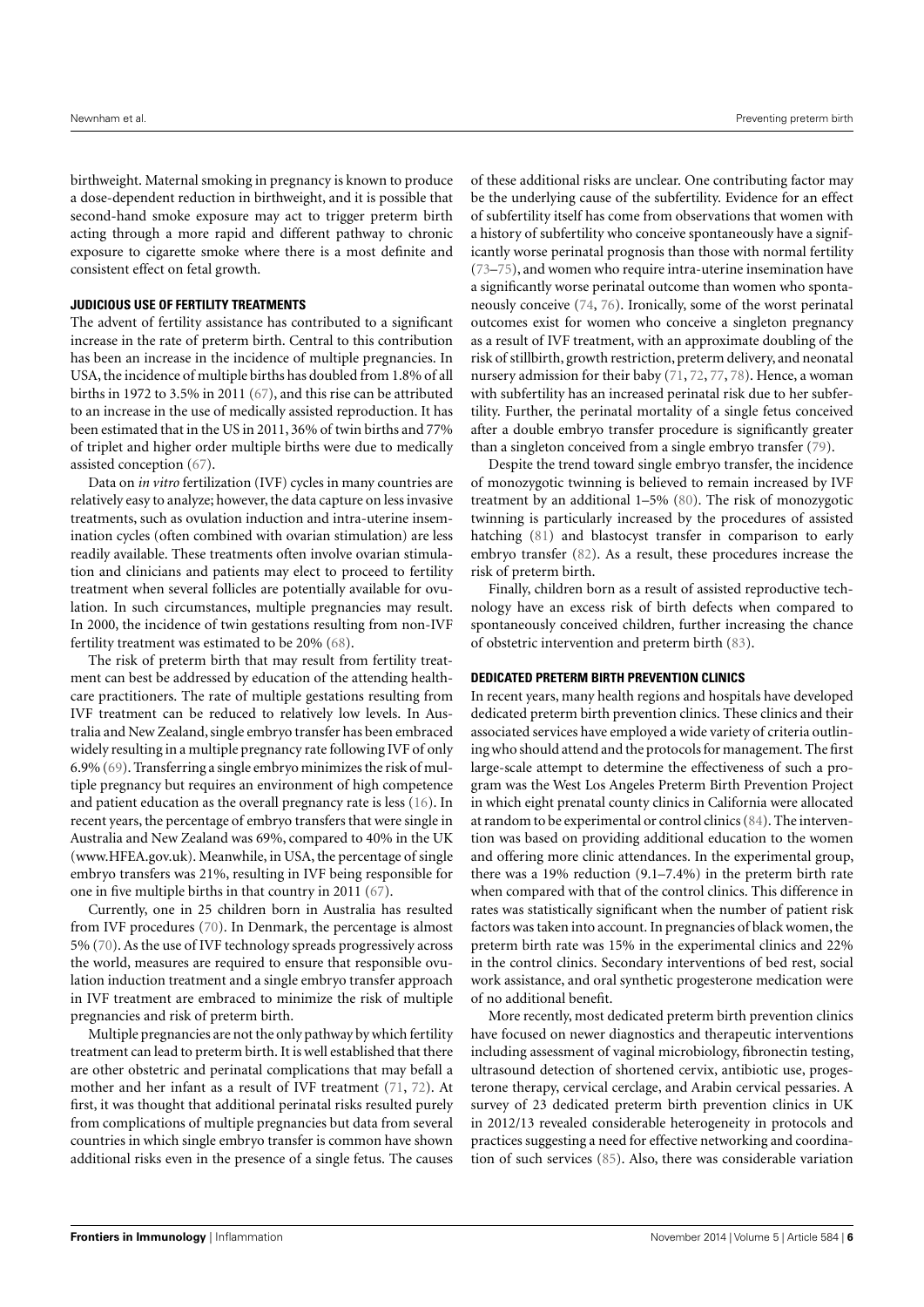in the criteria for referral and attendance, reflecting the fact that risk scoring systems have generally been unhelpful in predicting preterm birth [\(86\)](#page-9-38). Most clinics attempt to target women with a history of preterm birth or recurrent mid-pregnancy loss, previous preterm pre-labor rupture of membranes, or previous loop excision or cone biopsy of the cervix [\(85\)](#page-9-37).

Using a retrospective cohort design, investigators from Utah, USA reported a significant reduction in recurrent preterm birth (48.6 versus 63.4%) in women who attended a dedicated clinic and with lower rates of composite major neonatal morbidity (5.7 versus 16.3%) [\(87\)](#page-9-39). The intervention was consultative and consisted of three standardized clinic attendances with routine prescription of 17-alpha hydroxyprogesterone caproate, as well as sonographic measurement of cervical length. Using a similar study design, investigators from Ohio, USA reported on the outcomes from their preterm birth prevention clinic after adoption of an accelerated appointment process and prophylactic treatment with progesterone [\(88\)](#page-10-0). After adjustment for major confounders, these changes to their practice resulted in a significant 25% decrease in spontaneous preterm birth.

Despite the relatively large number of preterm birth prevention clinics now operating in various parts of the world, a review of their effectiveness could identify only three trials that qualified for inclusion in the analysis, and with only one study providing outcome data on most end-points [\(17\)](#page-8-25). When data from the three trials were pooled, there were fewer preterm births in the treatment group compared with controls, but the difference between groups was not statistically significant (RR 0.87, 95% CI 0.69–1.08). The authors concluded that adequate randomized controlled trials of preterm birth prevention clinics may never be performed as such clinics have become an accepted part of antenatal care in many countries.

In addition to the enhanced provision of expert care and application of effective interventions for at-risk women, an important function of dedicated preterm birth prevention clinics may also be to alleviate maternal anxiety. Stress has been thought for many years to be a possible cause of some cases of early birth, and research is needed on the potential benefits or otherwise of attendance at such clinics [\(89\)](#page-10-1).

# **STRATEGIES WITH PROMISE BUT REQUIRING MORE RESEARCH**

## **TREATMENT OF INTRA-UTERINE INFECTION**

Intra-uterine infection and inflammation play a well-recognized role in the etiology of spontaneous preterm labor, particularly in deliveries less than 32 weeks gestation [\(90\)](#page-10-2) or those complicated by preterm pre-labor rupture of membranes [\(91\)](#page-10-3). The primary reservoir for such infection is the vagina. Vaginal microorganisms are hypothesized to breach the cervical barrier, colonize the fetal membranes, and eventually the amniotic cavity [\(91,](#page-10-3) [92\)](#page-10-4). The vigorous inflammatory response ultimately leads to preterm birth.

The microorganisms most commonly isolated from the amniotic fluid are very small bacteria of the Class Mollicutes, namely *Ureaplasma* and *Mycoplasma* species [\(93\)](#page-10-5). Numerous other bacteria have also been identified in infected amniotic fluid samples including *Streptococcus*,*Fusobacterium*, and *Enterobateriaceae.*

The frequent presence of these organisms does not necessarily denote causation, but there is evidence from several sources to support a role for some of these organisms in the causal pathway to preterm labor. In experimental sheep, intra-amniotic injection of *Ureaplasma* spp. elicits a robust intra-uterine inflammatory response and enhanced lung maturation [\(94–](#page-10-6)[96\)](#page-10-7). Intra-amniotic injection with *Ureaplasma* spp. in chronically catheterized Rhesus macaques drives intra-uterine cytokine and prostaglandin production, chorioamnionitis and preterm labor, replicating the disease pathogenesis and ontogeny observed in human pregnancy [\(97\)](#page-10-8).

The relationships between vaginal microbiota and ascending infection resulting in preterm birth remain uncertain. For several decades, investigators have explored a role for bacterial vaginosis. Bacterial vaginosis is a common genital condition among women of reproductive age characterized by a disturbance in normal vaginal microbiota with a loss of H2O2-producing *Lactobacillus* spp., an increase in vaginal pH, and an increase in Gram-variable coccobacilli, anaerobic organisms, and genital mycoplasmas [\(98\)](#page-10-9). There are well-established associations between bacterial vaginosis and preterm birth [\(99\)](#page-10-10), but the extent of a causative role is not certain. What is known with certainty, however, is that bacterial vaginosis varies dramatically with race and that studies need to be specific for different population groups [\(98,](#page-10-9) [100\)](#page-10-11).

Antibiotic treatment of bacterial vaginosis is generally ineffective in preventing preterm birth [\(101–](#page-10-12)[103\)](#page-10-13). It should be noted, however, that antibiotics commonly used to treat bacterial vaginosis are ineffective against *Ureaplasma* and *Mycoplasma* spp., which are the organisms most frequently associated with preterm birth. These organisms are best treated with macrolide antibiotics, the most frequently used of which are erythromycin and azithromycin. In addition, the transplacental passage of these drugs is poor and unlikely to reach levels sufficient to eradicate infection [\(104–](#page-10-14)[107\)](#page-10-15). Newer macrolide antibiotics, such as solithromycin, with greater efficacy and better transplacental passage, offer promise and may prove in time to be more effective [\(108,](#page-10-16) [109\)](#page-10-17).

There is some evidence, however, that treatment earlier in pregnancy may be more effective in preventing preterm birth. Lamont and colleagues have shown that administration of clindamycin to women with abnormal vaginal flora before 22 weeks gestation may reduce the rate of subsequent preterm birth [\(110\)](#page-10-18). This possibility is the topic of a separate review in this series where it will be discussed at length.

In summary,while a role for vaginal infection in the causal pathway to many cases of early preterm birth seems clear, at this time translation of that knowledge into an effective treatment strategy has yet to be widely adopted. The field is the subject of active investigation and progress can be anticipated in the near future.

## **NUTRITIONAL INTERVENTIONS**

There has been considerable research on the interactions between nutrition and risk of preterm birth, but the many environments and demographic groups included in these studies complicates interpretation. A low pre-pregnancy body mass index (BMI) has been associated with an increased risk of preterm birth, while obesity has been shown to be protective [\(111\)](#page-10-19). Obesity, however,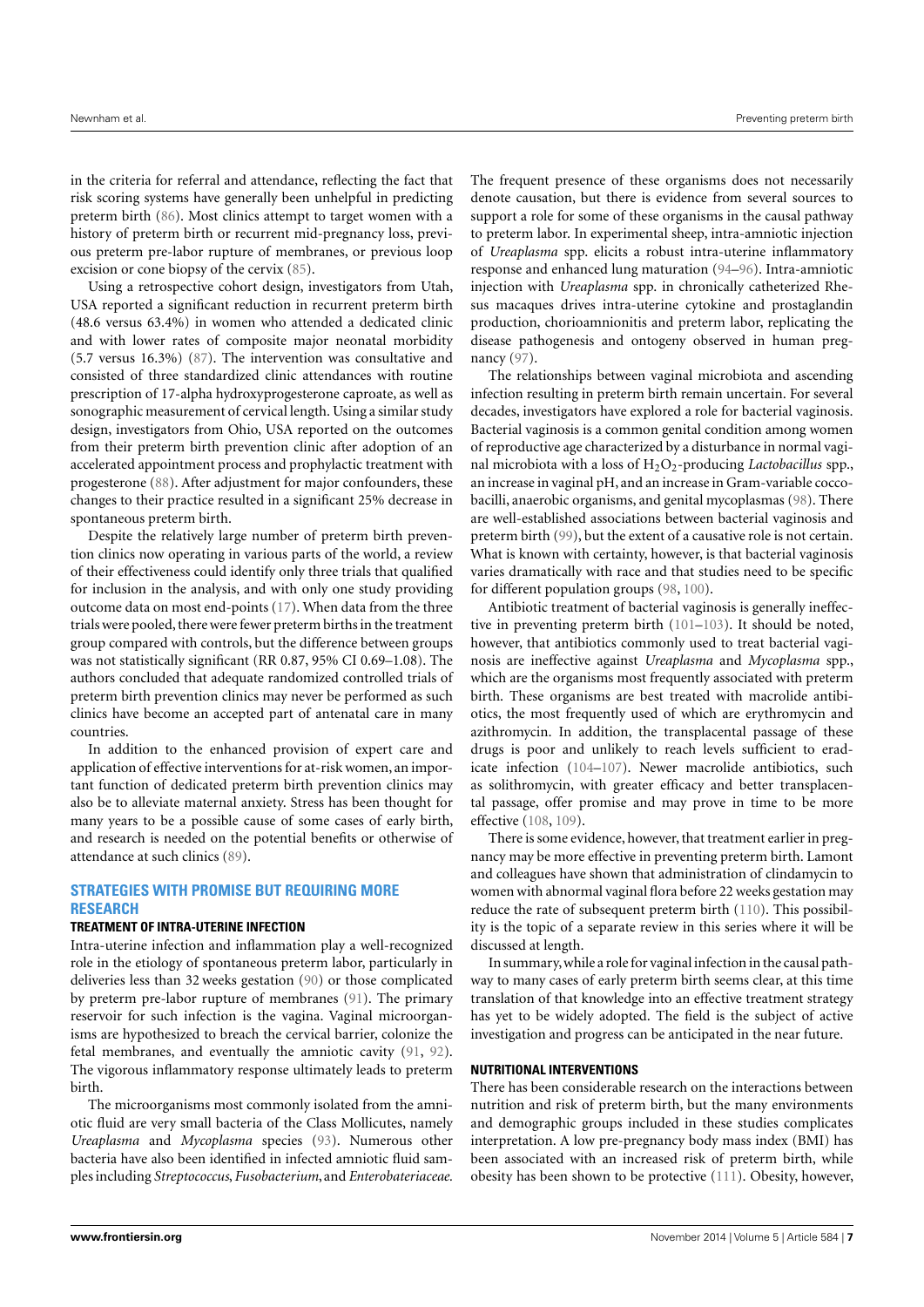predisposes pregnant women to diabetes and pre-eclampsia often leading to iatrogenic early birth.

It has been known for many years that there are associations between preterm birth and low serum levels of many micronutrients. Proving a causative role and using supplementation to reduce preterm birth rates has, however, so far remained elusive.

In a large cohort study, a strong association was observed between use of pre-conception folate supplementation for one year or more and reduction in risk of preterm birth before 32 weeks gestation, but not at later gestational ages [\(112\)](#page-10-20). However, the randomized controlled trials designed to investigate the effects of peri-conception folate supplementation on rates of neural tube defects did not reveal any reductions in rates of miscarriage or low birthweight [\(113\)](#page-10-21). It is entirely possible that observational studies of folate use may describe a population of women at lower risk of preterm birth for other reasons. Further research is required before peri-conception folate supplementation can be considered to be an effective strategy to prevent preterm birth.

Research is underway investigating the possibility that maternal intake of omega-3 long-chain polyunsaturated fatty acids may prevent preterm birth and improve birth weight. The impetus for this hypothesis was the observation that women living in the Faroe Islands who have a high consumption of fish oil also have pregnancies of longer gestational ages and infants of high birth weight [\(114\)](#page-10-22). A recent randomized controlled trial using the  $n-3$ (omega-3) long-chain polyunsaturated fatty acid docosahexaenoic acid (DHA) in the last half of pregnancy resulted in fewer preterm births before 34 weeks gestation, longer gestations and shorter hospital stay for preterm infants [\(115\)](#page-10-23). Such results are encouraging but further research is required before supplementing the maternal diet with omega-3 fatty acids to prevent preterm birth can be recommended [\(116\)](#page-10-24).

#### **AMELIORATION OF MATERNAL STRESS**

It has been shown that women with high levels of psychological or social stress are at increased risk of preterm birth [\(117–](#page-10-25)[119\)](#page-10-26). Randomized controlled trials of interventions aiming to relieve stress or provide comforting reassurance have not been successful in preventing early birth suggesting that multiple other confounding factors are contributing to the relationship between stress and preterm birth [\(120\)](#page-10-27).

#### **TREATMENT OF PERIODONTAL DISEASE**

It has been known for many years that periodontal disease is associated with preterm birth [\(121\)](#page-10-28). Inflamed and infected periodontal tissues could stimulate preterm labor either by translocation of periodontopathic organisms, or by stimulation and release of inflammatory mediators and prostaglandins into the maternal circulation [\(122\)](#page-10-29). Disappointingly, randomized controlled trials of treating periodontal disease during pregnancy have failed to lower the rate of preterm birth [\(123–](#page-10-30)[125\)](#page-10-31). It seems likely that the alterations in maternal immune responses that cause periodontal disease also predispose women to preterm birth, but that treating periodontal disease during pregnancy will neither cause nor prevent this major complication of pregnancy. Nevertheless, further research is required to investigate if there is any benefit in reducing rates of preterm birth by treatment of periodontal disease before conception as the randomized controlled trials conducted so far have initiated treatment in mid-pregnancy.

# **PREVENTION OF SURGICAL TREATMENT FOR CERVICAL INTRA-EPITHELIAL NEOPLASIA**

It is well established that surgical treatments of cervical intraepithelial neoplasia (CIN) predispose women to preterm birth in subsequent pregnancies, including early preterm birth [\(126\)](#page-10-32). Such treatments aim to prevent cancer of the cervix and the possible risks for future pregnancies have always been judged against the need to prevent life-threatening cancer. It has now been shown that the vast majority of cases of CIN are caused by human papillomavirus (HPV) infection [\(127\)](#page-10-33). The discovery and introduction of a vaccine to prevent HPV infection can now be expected to dramatically reduce the prevalence of pre-invasive abnormalities of the cervix and hence decrease the need for surgical treatments that may predispose women to subsequent preterm births [\(128\)](#page-11-0). In addition to saving lives of young women who are vaccinated, it is likely that time will show that discovery of the vaccine to prevent HPV infection will have serendipitously improved outcomes for the next generation by also preventing early birth. Populationbased vaccination of young women to prevent HPV vaccination needs to be given high priority.

## **CONCLUSION**

In recent decades, advances in newborn care have resulted in improved outcomes for large numbers of children who have been born too early but this progress has not been matched by similar advances in our ability to prevent preterm birth. Times have changed. We now have increasing evidence that a variety of interventions have potential to significantly and safely prevent a meaningful proportion of preterm births. Translation of recent discoveries into clinical practice will have different requirements for high and low-resource settings, and for different population groups. For each setting, the best chance of success will come from an integrated implementation strategy that harnesses both the healthcare personnel and the pregnant women for whom they provide care. The interventions are in many cases multi-disciplinary and require the participation of personnel from multiple fields including those who make local and national policies. This process begins with awareness across the medical and general communities that preterm birth is one of modern health care's greatest challenges, but that prevention in many cases is now possible.

## **REFERENCES**

- <span id="page-7-0"></span>1. Chang HH, Larson J, Blencowe H, Spong CY, Howson CP, Cairns-Smith S, et al. Preventing preterm births: analysis of trends and potential reductions with interventions in 39 countries with very high human development index. *Lancet* (2013) **381**:223–34. doi[:10.1016/S0140-6736\(12\)61856-X](http://dx.doi.org/10.1016/S0140-6736(12)61856-X)
- <span id="page-7-1"></span>2. Blencowe H, Cousens S, Oestergaard MZ, Chou D, Moller AB, Narwal R, et al. National, regional, and worldwide estimates of preterm birth rates in the year 2010 with time trends since 1990 for selected countries: a systematic analysis and implications. *Lancet* (2012) **379**:2162–72. doi[:10.1016/S0140-6736\(12\)](http://dx.doi.org/10.1016/S0140-6736(12)60820-4) [60820-4](http://dx.doi.org/10.1016/S0140-6736(12)60820-4)
- <span id="page-7-2"></span>3. Lawn JE, Cousens S, Zupan J, Lancet Neonatal Survival Steering Team. 4 million neonatal deaths: when? where? why? *Lancet* (2005) **365**:891–900. doi[:10.1016/S0140-6736\(05\)71048-5](http://dx.doi.org/10.1016/S0140-6736(05)71048-5)
- <span id="page-7-3"></span>4. Simmons LE,Rubens CE,Darmstadt GL,Gravett MG. Preventing preterm birth and neonatal mortality: exploring the epidemiology, causes, and interventions. *Semin Perinatol* (2010) **34**:408–15. doi[:10.1053/j.semperi.2010.09.005](http://dx.doi.org/10.1053/j.semperi.2010.09.005)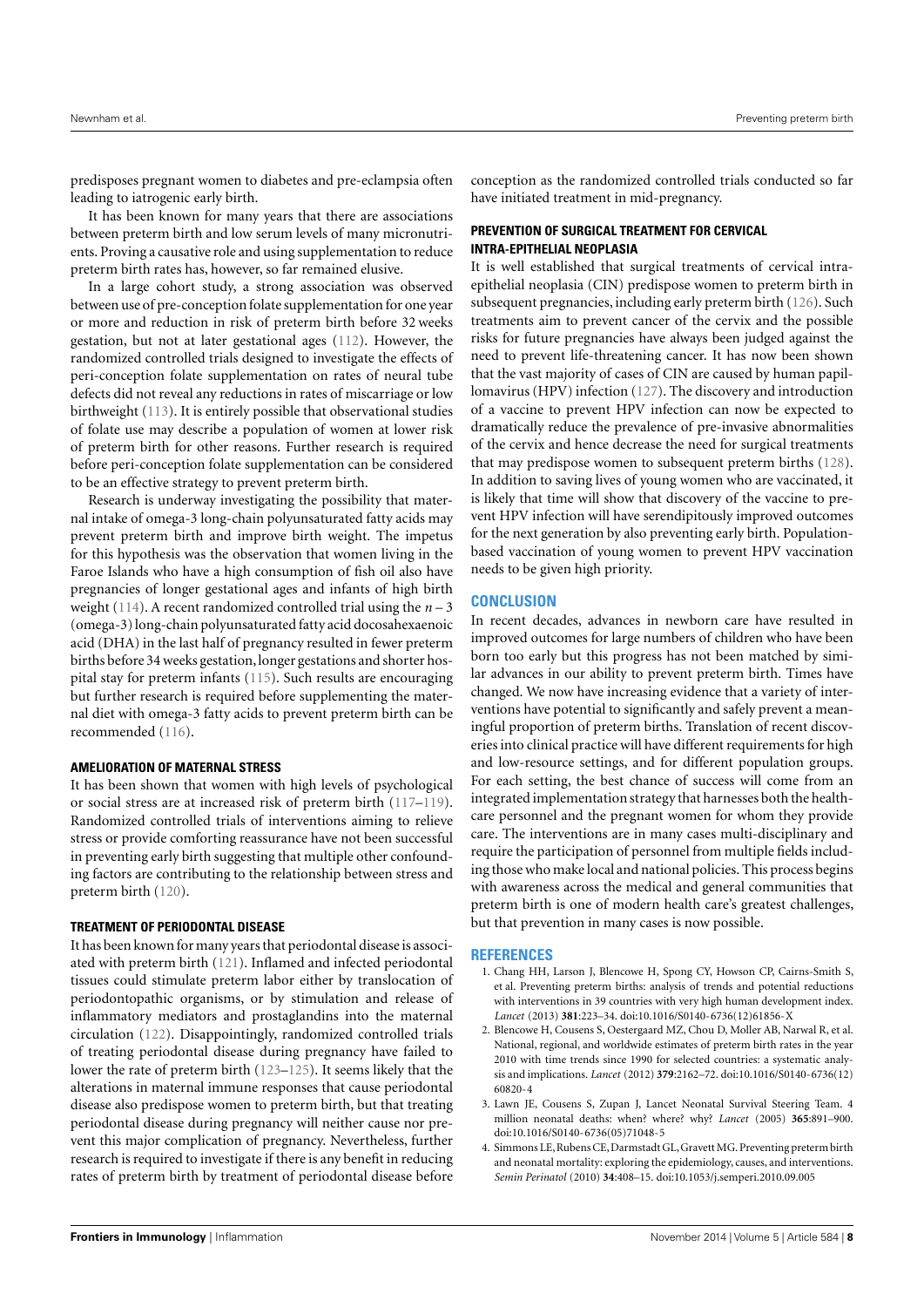- <span id="page-8-0"></span>5. Xiao X-F, Wen Y-B, Chen K-C. Analysis of the birth surveillance in Shantou City from 1990 to 1999. *J Clin Res* (2004) **21**:1246–66.
- 6. Chen ML, Huang S-Y, Wang ZL. The trend of the incidence of preterm delivery and associated obstetrical factors in thirty years. *Acad J SUMS* (2001) **22**(1): 68–72.
- 7. Yang G, Jiang X, Zeng W. The analysis and investigation of premature delivery in Chengdu from 1998 to 1999. *Sichuan Med J* (2004) **25**:1068–71.
- <span id="page-8-1"></span>8. Dong H, Mao MJ, Li Y. The analysis and investigation of premature delivery in Jiaxing from 1993 to 1996. *Lit Inf Prev Med* (2001) **7**:409–18.
- <span id="page-8-2"></span>9. Newnham JP, Sahota DS, Zhang CY, Xu B, Zheng M, Doherty DA, et al. Preterm birth rates in Chinese women in China, Hong Kong and Australia – the price of Westernisation. *Aust N Z J Obstet Gynaecol* (2011) **51**:426–31. doi[:10.1111/j.1479-828X.2011.01327.x](http://dx.doi.org/10.1111/j.1479-828X.2011.01327.x)
- <span id="page-8-3"></span>10. Guendelman S, English PB. Effect of United States residence on birth outcomes among Mexican immigrants: an exploratory study. *Am J Epidemiol* (1995) **142**:S30–8. doi[:10.1093/aje/142.Supplement\\_9.S30](http://dx.doi.org/10.1093/aje/142.Supplement_9.S30)
- <span id="page-8-19"></span>11. Clark SL, Frye DR, Meyers JA, Belfort MA, Dildy GA, Kofford S, et al. Reduction in elective delivery at <39 weeks of gestation: comparative effectiveness of 3 approaches to change and the impact on neonatal intensive care admission and stillbirth. *Am J Obstet Gynecol* (2010) **203**(449):e441–6. doi[:10.1016/j.ajog.2010.05.036](http://dx.doi.org/10.1016/j.ajog.2010.05.036)
- <span id="page-8-20"></span>12. Hassan SS, Romero R, Vidyadhari D, Fusey S, Baxter JK, Khandelwal M, et al. Vaginal progesterone reduces the rate of preterm birth in women with a sonographic short cervix: a multicenter, randomized, double-blind, placebocontrolled trial. *Ultrasound Obstet Gynecol* (2011) **38**:18–31. doi[:10.1002/uog.](http://dx.doi.org/10.1002/uog.9017) [9017](http://dx.doi.org/10.1002/uog.9017)
- <span id="page-8-21"></span>13. Alfirevic Z, Stampalija T, Roberts D, Jorgensen AL. Cervical stitch (cerclage) for preventing preterm birth in singleton pregnancy. *Cochrane Database Syst Rev* (2012) **4**:CD008991. doi[:10.1002/14651858.CD008991.pub2](http://dx.doi.org/10.1002/14651858.CD008991.pub2)
- <span id="page-8-22"></span>14. Hammoud AO, Bujold E, Sorokin Y, Schild C, Krapp M, Baumann P. Smoking in pregnancy revisited: findings from a large population-based study. *Am J Obstet Gynecol* (2005) **192**:1856–62; discussion 1862–3. doi[:10.1016/j.ajog.](http://dx.doi.org/10.1016/j.ajog.2004.12.057) [2004.12.057](http://dx.doi.org/10.1016/j.ajog.2004.12.057)
- <span id="page-8-23"></span>15. Been JV, Nurmatov UB, Cox B, Nawrot TS, van Schayck CP, Sheikh A. Effect of smoke-free legislation on perinatal and child health: a systematic review and meta-analysis. *Lancet* (2014) **383**:1549–60. doi[:10.1016/S0140-6736\(14\)](http://dx.doi.org/10.1016/S0140-6736(14)60082-9) [60082-9](http://dx.doi.org/10.1016/S0140-6736(14)60082-9)
- <span id="page-8-24"></span>16. Grady R, Alavi N, Vale R, Khandwala M, McDonald SD. Elective single embryo transfer and perinatal outcomes: a systematic review and meta-analysis. *Fertil Steril* (2012) **97**:324–31. doi[:10.1016/j.fertnstert.2011.11.033](http://dx.doi.org/10.1016/j.fertnstert.2011.11.033)
- <span id="page-8-25"></span>17. Whitworth M, Quenby S, Cockerill RO, Dowswell T. Specialised antenatal clinics for women with a pregnancy at high risk of preterm birth (excluding multiple pregnancy) to improve maternal and infant outcomes. *Cochrane Database Syst Rev* (2011) **9**:CD006760. doi[:10.1002/14651858.CD006760.pub2](http://dx.doi.org/10.1002/14651858.CD006760.pub2)
- <span id="page-8-4"></span>18. Engle WA, Tomashek KM, Wallman C, Committee on F, Newborn AAoP. "Late-preterm" infants: a population at risk. *Pediatrics* (2007) **120**:1390–401. doi[:10.1542/peds.2007-2952](http://dx.doi.org/10.1542/peds.2007-2952)
- <span id="page-8-5"></span>19. Shapiro-Mendoza CK, Lackritz EM. Epidemiology of late and moderate preterm birth. *Semin Fetal Neonatal Med* (2012) **17**:120–5. doi[:10.1016/j.siny.](http://dx.doi.org/10.1016/j.siny.2012.01.007) [2012.01.007](http://dx.doi.org/10.1016/j.siny.2012.01.007)
- <span id="page-8-6"></span>20. Barros FC, Velez Mdel P. Temporal trends of preterm birth subtypes and neonatal outcomes. *Obstet Gynecol* (2006) **107**:1035–41. doi[:10.1097/01.AOG.](http://dx.doi.org/10.1097/01.AOG.0000215984.36989.5e) [0000215984.36989.5e](http://dx.doi.org/10.1097/01.AOG.0000215984.36989.5e)
- <span id="page-8-7"></span>21. Papiernik E, Zeitlin J, Rivera L, Bucourt M, Topuz B. Preterm birth in a French population: the importance of births by medical decision. *BJOG* (2003) **110**:430–2. doi[:10.1046/j.1471-0528.2003.02323.x](http://dx.doi.org/10.1046/j.1471-0528.2003.02323.x)
- <span id="page-8-8"></span>22. Morris JM, Algert CS, Falster MO, Ford JB, Kinnear A, Nicholl MC, et al. Trends in planned early birth: a population-based study. *Am J Obstet Gynecol* (2012) **207**(186):e181–8. doi[:10.1016/j.ajog.2012.06.082](http://dx.doi.org/10.1016/j.ajog.2012.06.082)
- <span id="page-8-9"></span>23. Doan E, Gibbons K, Tudehope D. The timing of elective caesarean deliveries and early neonatal outcomes in singleton infants born 37-41 weeks' gestation. *Aust N Z J Obstet Gynaecol* (2014) **54**(4):340–7. doi[:10.1111/ajo.12220](http://dx.doi.org/10.1111/ajo.12220)
- <span id="page-8-10"></span>24. Engle WA, Kominiarek MA. Late preterm infants, early term infants, and timing of elective deliveries. *Clin Perinatol* (2008) **35**:325–41, vi. doi[:10.1016/j.clp.](http://dx.doi.org/10.1016/j.clp.2008.03.003) [2008.03.003](http://dx.doi.org/10.1016/j.clp.2008.03.003)
- <span id="page-8-11"></span>25. Safe L, Hibbard JU, Wilkins I, Sun L, Gregory K, Haberman S, et al. Respiratory morbidity in late preterm births. *JAMA* (2010) **304**:419–25. doi[:10.1001/jama.](http://dx.doi.org/10.1001/jama.2010.1015) [2010.1015](http://dx.doi.org/10.1001/jama.2010.1015)
- <span id="page-8-12"></span>26. Himmelmann K, Hagberg G, Beckung E, Hagberg B, Uvebrant P. The changing panorama of cerebral palsy in Sweden. IX. Prevalence and origin in the birth-year period 1995-1998. *Acta Paediatr* (2005) **94**:287–94. doi[:10.1080/](http://dx.doi.org/10.1080/08035250410023313) [08035250410023313](http://dx.doi.org/10.1080/08035250410023313)
- <span id="page-8-13"></span>27. Pietz J, Peter J, Graf R, Rauterberg-Ruland I, Rupp A, Sontheimer D, et al. Physical growth and neurodevelopmental outcome of nonhandicapped lowrisk children born preterm. *Early Hum Dev* (2004) **79**:131–43. doi[:10.1016/j.](http://dx.doi.org/10.1016/j.earlhumdev.2004.05.001) [earlhumdev.2004.05.001](http://dx.doi.org/10.1016/j.earlhumdev.2004.05.001)
- <span id="page-8-14"></span>28. Santos IS, Matijasevich A, Domingues MR, Barros AJ, Victora CG, Barros FC. Late preterm birth is a risk factor for growth faltering in early childhood: a cohort study. *BMC Pediatr* (2009) **9**:71. doi[:10.1186/1471-2431-9-71](http://dx.doi.org/10.1186/1471-2431-9-71)
- <span id="page-8-15"></span>29. Holmqvist P, Regefalk C, Svenningsen NW. Low risk vaginally born preterm infants: a four year psychological and neurodevelopmental follow-up study. *J Perinat Med* (1987) **15**:61–72. doi[:10.1515/jpme.1987.15.1.61](http://dx.doi.org/10.1515/jpme.1987.15.1.61)
- <span id="page-8-16"></span>30. McCormick MC, Workman-Daniels K, Brooks-Gunn J. The behavioral and emotional well-being of school-age children with different birth weights. *Pediatrics* (1996) **97**:18–25.
- <span id="page-8-17"></span>31. Robinson M, Whitehouse AJ, Zubrick SR, Pennell CE, Jacoby P, McLean NJ, et al. Delivery at 37 weeks' gestation is associated with a higher risk for child behavioural problems. *Aust N Z J Obstet Gynaecol* (2013) **53**:143–51. doi[:10.1111/ajo.12012](http://dx.doi.org/10.1111/ajo.12012)
- <span id="page-8-18"></span>32. Gray RF, Indurkhya A, McCormick MC. Prevalence, stability, and predictors of clinically significant behavior problems in low birth weight children at 3, 5, and 8 years of age. *Pediatrics* (2004) **114**:736–43. doi[:10.1542/peds.2003-1150-L](http://dx.doi.org/10.1542/peds.2003-1150-L)
- <span id="page-8-26"></span>33. Spong CY. Defining "term" pregnancy: recommendations from the Defining "Term" Pregnancy Workgroup. *JAMA* (2013) **309**:2445–6. doi[:10.1001/jama.](http://dx.doi.org/10.1001/jama.2013.6235) [2013.6235](http://dx.doi.org/10.1001/jama.2013.6235)
- <span id="page-8-27"></span>34. Brown HK, Speechley KN, Macnab J, Natale R, Campbell MK. Neonatal morbidity associated with late preterm and early term birth: the roles of gestational age and biological determinants of preterm birth. *Int J Epidemiol* (2014) **43**:802–14. doi[:10.1093/ije/dyt251](http://dx.doi.org/10.1093/ije/dyt251)
- <span id="page-8-28"></span>35. Tita AT, Landon MB, Spong CY, Lai Y, Leveno KJ, Varner MW, et al. Timing of elective repeat cesarean delivery at term and neonatal outcomes. *N Engl J Med* (2009) **360**:111–20. doi[:10.1056/NEJMoa0803267](http://dx.doi.org/10.1056/NEJMoa0803267)
- <span id="page-8-29"></span>36. Davidoff MJ, Dias T, Damus K, Russell R, Bettegowda VR, Dolan S, et al. Changes in the gestational age distribution among U.S. singleton births: impact on rates of late preterm birth, 1992 to 2002. *Semin Perinatol* (2006) **30**:8–15. doi[:10.1053/j.semperi.2006.01.009](http://dx.doi.org/10.1053/j.semperi.2006.01.009)
- <span id="page-8-30"></span>37. Glavind J, Kindberg SF, Uldbjerg N, Khalil M, Moller AM, Mortensen BB, et al. Elective caesarean section at 38 weeks versus 39 weeks: neonatal and maternal outcomes in a randomised controlled trial. *BJOG* (2013) **120**:1123–32. doi[:10.1111/1471-0528.12278](http://dx.doi.org/10.1111/1471-0528.12278)
- <span id="page-8-31"></span>38. Glavind J, Henriksen TB, Kindberg SF, Uldbjerg N. Randomised trial of planned caesarean section prior to versus after 39 weeks: unscheduled deliveries and facility logistics – a secondary analysis. *PLoS One* (2013) **8**:e84744. doi[:10.1371/journal.pone.0084744](http://dx.doi.org/10.1371/journal.pone.0084744)
- <span id="page-8-32"></span>39. Zakar T, Hertelendy F. Progesterone withdrawal: key to parturition.*Am J Obstet Gynecol* (2007) **196**:289–96. doi[:10.1016/j.ajog.2006.09.005](http://dx.doi.org/10.1016/j.ajog.2006.09.005)
- <span id="page-8-33"></span>40. Astle S, Slater DM, Thornton S. The involvement of progesterone in the onset of human labour. *Eur J Obstet Gynecol Reprod Biol* (2003) **108**:177–81. doi[:10.1016/S0301-2115\(02\)00422-0](http://dx.doi.org/10.1016/S0301-2115(02)00422-0)
- <span id="page-8-34"></span>41. Challis JR, Lockwood CJ, Myatt L, Norman JE, Strauss JF III, Petraglia F. Inflammation and pregnancy. *Reprod Sci* (2009) **16**:206–15. doi[:10.1177/](http://dx.doi.org/10.1177/1933719108329095) [1933719108329095](http://dx.doi.org/10.1177/1933719108329095)
- 42. Zakar T, Mesiano S. How does progesterone relax the uterus in pregnancy? *N Engl J Med* (2011) **364**:972–3. doi[:10.1056/NEJMcibr1100071](http://dx.doi.org/10.1056/NEJMcibr1100071)
- <span id="page-8-35"></span>43. Pieber D, Allport VC, Hills F, Johnson M, Bennett PR. Interactions between progesterone receptor isoforms in myometrial cells in human labour. *Mol Hum Reprod* (2001) **7**:875–9. doi[:10.1093/molehr/7.9.875](http://dx.doi.org/10.1093/molehr/7.9.875)
- <span id="page-8-36"></span>44. Norwitz ER, Caughey AB. Progesterone supplementation and the prevention of preterm birth. *Rev Obstet Gynecol* (2011) **4**:60–72. doi[:10.3909/riog0163](http://dx.doi.org/10.3909/riog0163)
- <span id="page-8-37"></span>45. Levy T, Gurevitch S, Bar-Hava I, Ashkenazi J, Magazanik A, Homburg R, et al. Pharmacokinetics of natural progesterone administered in the form of a vaginal tablet. *Hum Reprod* (1999) **14**:606–10. doi[:10.1093/humrep/14.3.606](http://dx.doi.org/10.1093/humrep/14.3.606)
- <span id="page-8-38"></span>46. Dodd JM, Jones L, Flenady V, Cincotta R, Crowther CA. Prenatal administration of progesterone for preventing preterm birth in women considered to be at risk of preterm birth. *Cochrane Database Syst Rev* (2013) **7**:CD004947. doi[:10.1002/14651858.CD004947.pub3](http://dx.doi.org/10.1002/14651858.CD004947.pub3)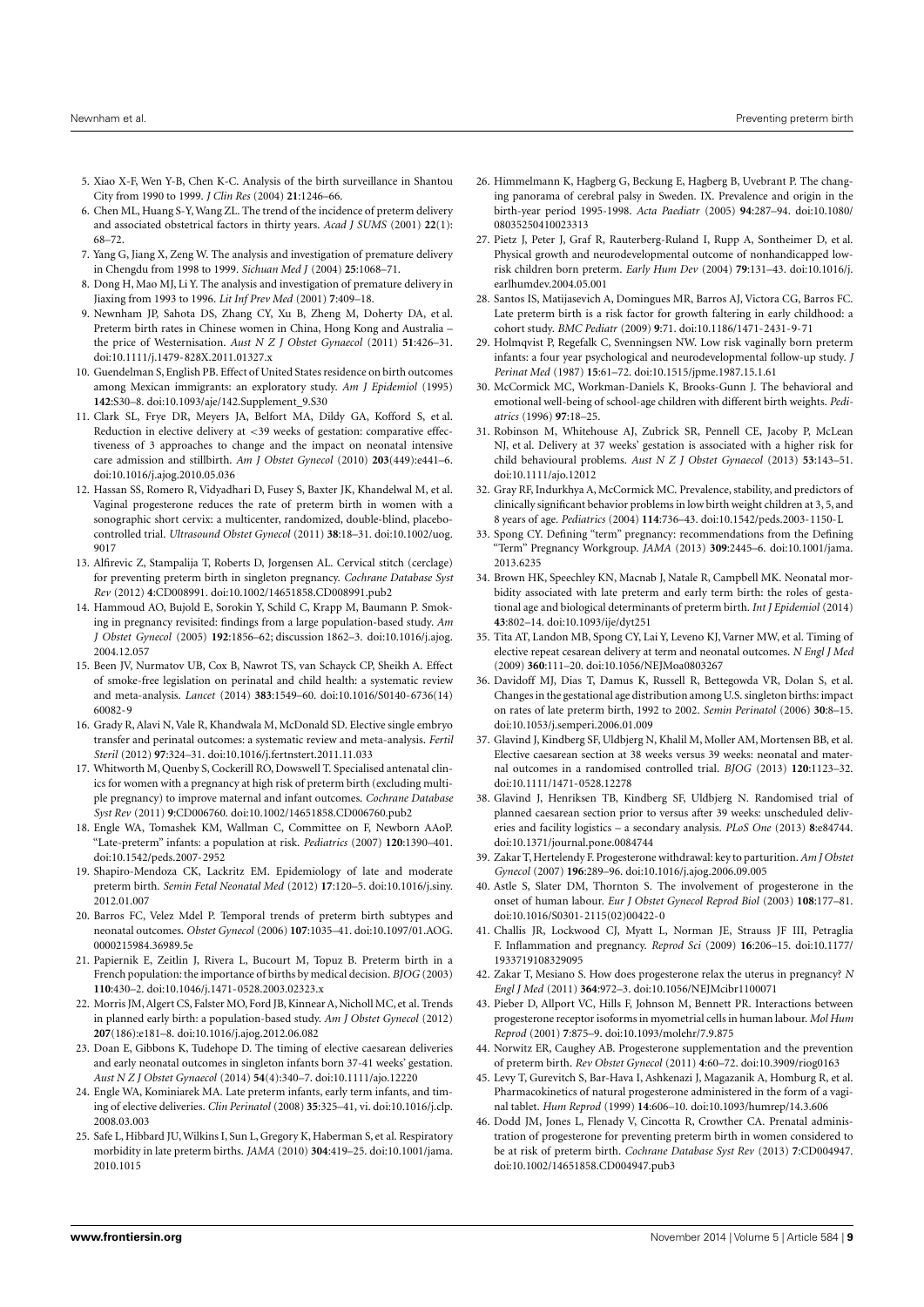- <span id="page-9-0"></span>47. Society for Maternal Fetal Medicine Publications C. ACOG Committee Opinion number 419 October 2008 (replaces no. 291, November 2003). Use of progesterone to reduce preterm birth. *Obstet Gynecol* (2008) **112**:963–5. doi[:10.1097/AOG.0b013e31818b1ff6](http://dx.doi.org/10.1097/AOG.0b013e31818b1ff6)
- <span id="page-9-1"></span>48. Romero R, Nicolaides K, Conde-Agudelo A, Tabor A, O'Brien JM, Cetingoz E, et al. Vaginal progesterone in women with an asymptomatic sonographic short cervix in the midtrimester decreases preterm delivery and neonatal morbidity: a systematic review and metaanalysis of individual patient data. *Am J Obstet Gynecol* (2012) **206**(124):e1–19. doi[:10.1016/j.ajog.2011.12.003](http://dx.doi.org/10.1016/j.ajog.2011.12.003)
- <span id="page-9-2"></span>49. Werner EF, Han CS, Pettker CM, Buhimschi CS, Copel JA, Funai EF, et al. Universal cervical-length screening to prevent preterm birth: a cost-effectiveness analysis. *Ultrasound Obstet Gynecol* (2011) **38**:32–7. doi[:10.1002/uog.8911](http://dx.doi.org/10.1002/uog.8911)
- <span id="page-9-3"></span>50. Society for Maternal-Fetal Medicine Publications Committee waoVB. Progesterone and preterm birth prevention: translating clinical trials data into clinical practice. *Am J Obstet Gynecol* (2012) **206**:376–86. doi[:10.1016/j.ajog.](http://dx.doi.org/10.1016/j.ajog.2012.03.010) [2012.03.010](http://dx.doi.org/10.1016/j.ajog.2012.03.010)
- <span id="page-9-4"></span>51. Shirodkar V. A new method of operative treatment for habitual abortions in the second trimester of pregnancy. *Antiseptic* (1955) **52**:299–300.
- <span id="page-9-5"></span>52. McDonald I. Suture of the cervix for inevitable miscarriage. *J Obstet Gynecol Br Emp* (1957) **64**:346–53. doi[:10.1111/j.1471-0528.1957.tb02650.x](http://dx.doi.org/10.1111/j.1471-0528.1957.tb02650.x)
- <span id="page-9-6"></span>53. Keeler SM, Kiefer D, Rochon M, Quinones JN, Novetsky AP, Rust O. A randomized trial of cerclage vs. 17 alpha-hydroxyprogesterone caproate for treatment of short cervix. *J Perinat Med* (2009) **37**:473–9. doi[:10.1515/JPM.2009.083](http://dx.doi.org/10.1515/JPM.2009.083)
- <span id="page-9-7"></span>54. Conde-Agudelo A, Romero R, Nicolaides K, Chaiworapongsa T, O'Brien JM, Cetingoz E, et al. Vaginal progesterone vs. cervical cerclage for the prevention of preterm birth in women with a sonographic short cervix, previous preterm birth, and singleton gestation: a systematic review and indirect comparison metaanalysis. *Am J Obstet Gynecol* (2013) **208**:e41–2. doi[:10.1016/j.ajog.2012.](http://dx.doi.org/10.1016/j.ajog.2012.10.877) [10.877](http://dx.doi.org/10.1016/j.ajog.2012.10.877)
- <span id="page-9-8"></span>55. Arabin B, Alfirevic Z. Cervical pessaries for prevention of spontaneous preterm birth: past, present and future. *Ultrasound Obstet Gynecol* (2013) **42**:390–9. doi[:10.1002/uog.12540](http://dx.doi.org/10.1002/uog.12540)
- <span id="page-9-9"></span>56. Kramer MS. Intrauterine growth and gestational duration determinants. *Pediatrics* (1987) **80**:502–11.
- <span id="page-9-10"></span>57. Williams LA, Evans SF, Newnham JP. Prospective cohort study of factors influencing the relative weights of the placenta and the newborn infant. *BMJ* (1997) **314**:1864–8. doi[:10.1136/bmj.314.7098.1864](http://dx.doi.org/10.1136/bmj.314.7098.1864)
- <span id="page-9-11"></span>58. Best D. Committee on Environmental H, Committee on Native American Child H, Committee on A. From the American Academy of Pediatrics: Technical report – Secondhand and prenatal tobacco smoke exposure. *Pediatrics* (2009) **124**:e1017–44. doi[:10.1542/peds.2009-2120](http://dx.doi.org/10.1542/peds.2009-2120)
- <span id="page-9-12"></span>59. Tong VT, England LJ, Dietz PM, Asare LA. Smoking patterns and use of cessation interventions during pregnancy. *Am J Prev Med* (2008) **35**:327–33. doi[:10.1016/j.amepre.2008.06.033](http://dx.doi.org/10.1016/j.amepre.2008.06.033)
- <span id="page-9-13"></span>60. Tappin DM, MacAskill S, Bauld L, Eadie D, Shipton D, Galbraith L. Smoking prevalence and smoking cessation services for pregnant women in Scotland. *Subst Abuse Treat Prev Policy* (2010) **5**:1. doi[:10.1186/1747-597X-5-1](http://dx.doi.org/10.1186/1747-597X-5-1)
- <span id="page-9-14"></span>61. Johnston V, Thomas DP, McDonnell J, Andrews RM. Maternal smoking and smoking in the household during pregnancy and postpartum: findings from an Indigenous cohort in the Northern Territory. *Med J Aust* (2011) **194**:556–9.
- <span id="page-9-15"></span>62. Tong VT, Dietz PM, England LJ, Farr SL, Kim SY, D'Angelo D, et al. Age and racial/ethnic disparities in prepregnancy smoking among women who delivered live births. *Prev Chronic Dis* (2011) **8**:A121.
- 63. Bush J, White M, Kai J, Rankin J, Bhopal R. Understanding influences on smoking in Bangladeshi and Pakistani adults: community based, qualitative study. *BMJ* (2003) **326**:962. doi[:10.1136/bmj.326.7396.962](http://dx.doi.org/10.1136/bmj.326.7396.962)
- <span id="page-9-16"></span>64. Chamberlain C, O'Mara-Eves A, Oliver S, Caird JR, Perlen SM, Eades SJ, et al. Psychosocial interventions for supporting women to stop smoking in pregnancy. *Cochrane Database Syst Rev* (2013) **10**:CD001055. doi[:10.1002/](http://dx.doi.org/10.1002/14651858.CD001055.pub4) [14651858.CD001055.pub4](http://dx.doi.org/10.1002/14651858.CD001055.pub4)
- <span id="page-9-17"></span>65. Shah NR, Bracken MB. A systematic review and meta-analysis of prospective studies on the association between maternal cigarette smoking and preterm delivery. *Am J Obstet Gynecol* (2000) **182**:465–72. doi[:10.1016/S0002-9378\(00\)](http://dx.doi.org/10.1016/S0002-9378(00)70240-7) [70240-7](http://dx.doi.org/10.1016/S0002-9378(00)70240-7)
- <span id="page-9-18"></span>66. Coleman T, Chamberlain C, Davey MA, Cooper SE, Leonardi-Bee J. Pharmacological interventions for promoting smoking cessation during pregnancy. *Cochrane Database Syst Rev* (2012) **9**:CD010078. doi[:10.1002/14651858.](http://dx.doi.org/10.1002/14651858.CD010078) [CD010078](http://dx.doi.org/10.1002/14651858.CD010078)
- <span id="page-9-19"></span>67. Kulkarni AD, Jamieson DJ, Jones HW Jr, Kissin DM, Gallo MF, Macaluso M, et al. Fertility treatments and multiple births in the United States. *N Engl J Med* (2013) **369**:2218–25. doi[:10.1056/NEJMoa1301467](http://dx.doi.org/10.1056/NEJMoa1301467)
- <span id="page-9-20"></span>68. Gleicher N, Oleske DM, Tur-Kaspa I, Vidali A, Karande V. Reducing the risk of high-order multiple pregnancy after ovarian stimulation with gonadotropins. *N Engl J Med* (2000) **343**:2–7. doi[:10.1056/NEJM200007063430101](http://dx.doi.org/10.1056/NEJM200007063430101)
- <span id="page-9-21"></span>69. Macaldowie A, Wang YA, Chambers GM, Sullivan EA. *Assisted Reproductive Technology in Australia and New Zealand 2011*. The University of New South Wales: National Perinatal Epidemiology Statistics Unit (2013).
- <span id="page-9-22"></span>70. Hart R, Norman RJ. The longer-term health outcomes for children born as a result of IVF treatment: Part I – general health outcomes. *Hum Reprod Update* (2013) **19**:232–43. doi[:10.1093/humupd/dmt002](http://dx.doi.org/10.1093/humupd/dmt002)
- <span id="page-9-23"></span>71. Halliday J. Outcomes of IVF conceptions: are they different? *Best Pract Res Clin Obstet Gynaecol* (2007) **21**:67–81. doi[:10.1016/j.bpobgyn.2006.08.004](http://dx.doi.org/10.1016/j.bpobgyn.2006.08.004)
- <span id="page-9-24"></span>72. Helmerhorst FM, Perquin DA, Donker D, Keirse MJ. Perinatal outcome of singletons and twins after assisted conception: a systematic review of controlled studies. *BMJ* (2004) **328**:261. doi[:10.1136/bmj.37957.560278.EE](http://dx.doi.org/10.1136/bmj.37957.560278.EE)
- <span id="page-9-25"></span>73. Basso O, Baird DD. Infertility and preterm delivery, birthweight, and caesarean section: a study within the Danish National Birth Cohort. *Hum Reprod* (2003) **18**:2478–84. doi[:10.1093/humrep/deg444](http://dx.doi.org/10.1093/humrep/deg444)
- <span id="page-9-27"></span>74. Zhu JL, Obel C, Hammer Bech B, Olsen J, Basso O. Infertility, infertility treatment, and fetal growth restriction. *Obstet Gynecol* (2007) **110**:1326–34. doi[:10.1097/01.AOG.0000290330.80256.97](http://dx.doi.org/10.1097/01.AOG.0000290330.80256.97)
- <span id="page-9-26"></span>75. Raatikainen K, Kuivasaari-Pirinen P, Hippelainen M, Heinonen S. Comparison of the pregnancy outcomes of subfertile women after infertility treatment and in naturally conceived pregnancies. *Hum Reprod* (2012) **27**:1162–9. doi[:10.1093/humrep/des015](http://dx.doi.org/10.1093/humrep/des015)
- <span id="page-9-28"></span>76. Allen VM, Wilson RD, Cheung A. Genetics Committee of the Society of O, Gynaecologists of C, Reproductive Endocrinology Infertility Committee of the Society of O, Gynaecologists of C. Pregnancy outcomes after assisted reproductive technology. *J Obstet Gynaecol Can* (2006) **28**:220–50.
- <span id="page-9-29"></span>77. Jackson RA, Gibson KA, Wu YW, Croughan MS. Perinatal outcomes in singletons following in vitro fertilization: a meta-analysis. *Obstet Gynecol* (2004) **103**:551–63. doi[:10.1097/01.AOG.0000114989.84822.51](http://dx.doi.org/10.1097/01.AOG.0000114989.84822.51)
- <span id="page-9-30"></span>78. Maheshwari A, Pandey S, Shetty A, Hamilton M, Bhattacharya S. Obstetric and perinatal outcomes in singleton pregnancies resulting from the transfer of frozen thawed versus fresh embryos generated through in vitro fertilization treatment: a systematic review and meta-analysis. *Fertil Steril* (2012) **98**(368– 377):e361–9. doi[:10.1016/j.fertnstert.2012.05.019](http://dx.doi.org/10.1016/j.fertnstert.2012.05.019)
- <span id="page-9-31"></span>79. Sullivan EA, Wang YA, Hayward I, Chambers GM, Illingworth P, McBain J, et al. Single embryo transfer reduces the risk of perinatal mortality, a population study. *Hum Reprod* (2012) **27**:3609–15. doi[:10.1093/humrep/](http://dx.doi.org/10.1093/humrep/des315) [des315](http://dx.doi.org/10.1093/humrep/des315)
- <span id="page-9-32"></span>80. Schachter M, Raziel A, Friedler S, Strassburger D, Bern O, Ron-El R. Monozygotic twinning after assisted reproductive techniques: a phenomenon independent of micromanipulation. *Hum Reprod* (2001) **16**:1264–9. doi[:10.1093/](http://dx.doi.org/10.1093/humrep/16.6.1264) [humrep/16.6.1264](http://dx.doi.org/10.1093/humrep/16.6.1264)
- <span id="page-9-33"></span>81. Das S, Blake D, Farquhar C, Seif MM. Assisted hatching on assisted conception (IVF and ICSI). *Cochrane Database Syst Rev* (2009) **2**:CD001894. doi[:10.1002/14651858.CD001894.pub4](http://dx.doi.org/10.1002/14651858.CD001894.pub4)
- <span id="page-9-34"></span>82. Chang HJ, Lee JR, Jee BC, Suh CS, Kim SH. Impact of blastocyst transfer on offspring sex ratio and the monozygotic twinning rate: a systematic review and meta-analysis. *Fertil Steril* (2009) **91**:2381–90. doi[:10.1016/j.fertnstert.](http://dx.doi.org/10.1016/j.fertnstert.2008.03.066) [2008.03.066](http://dx.doi.org/10.1016/j.fertnstert.2008.03.066)
- <span id="page-9-35"></span>83. Hansen M, Bower C, Milne E, de Klerk N, Kurinczuk JJ. Assisted reproductive technologies and the risk of birth defects – a systematic review. *Hum Reprod* (2005) **20**:328–38. doi[:10.1093/humrep/deh593](http://dx.doi.org/10.1093/humrep/deh593)
- <span id="page-9-36"></span>84. Hobel CJ, Ross MG, Bemis RL, Bragonier JR, Nessim S, Sandhu M, et al. The West Los Angeles Preterm Birth Prevention Project. I. Program impact on high-risk women. *Am J Obstet Gynecol* (1994) **170**:54–62.
- <span id="page-9-37"></span>85. Sharp AN, Alfirevic Z. Provision and practice of specialist preterm labour clinics: a UK survey of practice. *BJOG* (2014) **121**:417–21. doi[:10.1111/1471-0528.](http://dx.doi.org/10.1111/1471-0528.12512) [12512](http://dx.doi.org/10.1111/1471-0528.12512)
- <span id="page-9-38"></span>86. Lamont RF. Setting up a preterm prevention clinic: a practical guide. *BJOG* (2006) **113**(Suppl 3):86–92. doi[:10.1111/j.1471-0528.2006.01130.x](http://dx.doi.org/10.1111/j.1471-0528.2006.01130.x)
- <span id="page-9-39"></span>87. Manuck TA, Henry E, Gibson J, Varner MW, Porter TF, Jackson GM, et al. Pregnancy outcomes in a recurrent preterm birth prevention clinic. *Am J Obstet Gynecol* (2011) **204**(320):e321–6. doi[:10.1016/j.ajog.2011.01.011](http://dx.doi.org/10.1016/j.ajog.2011.01.011)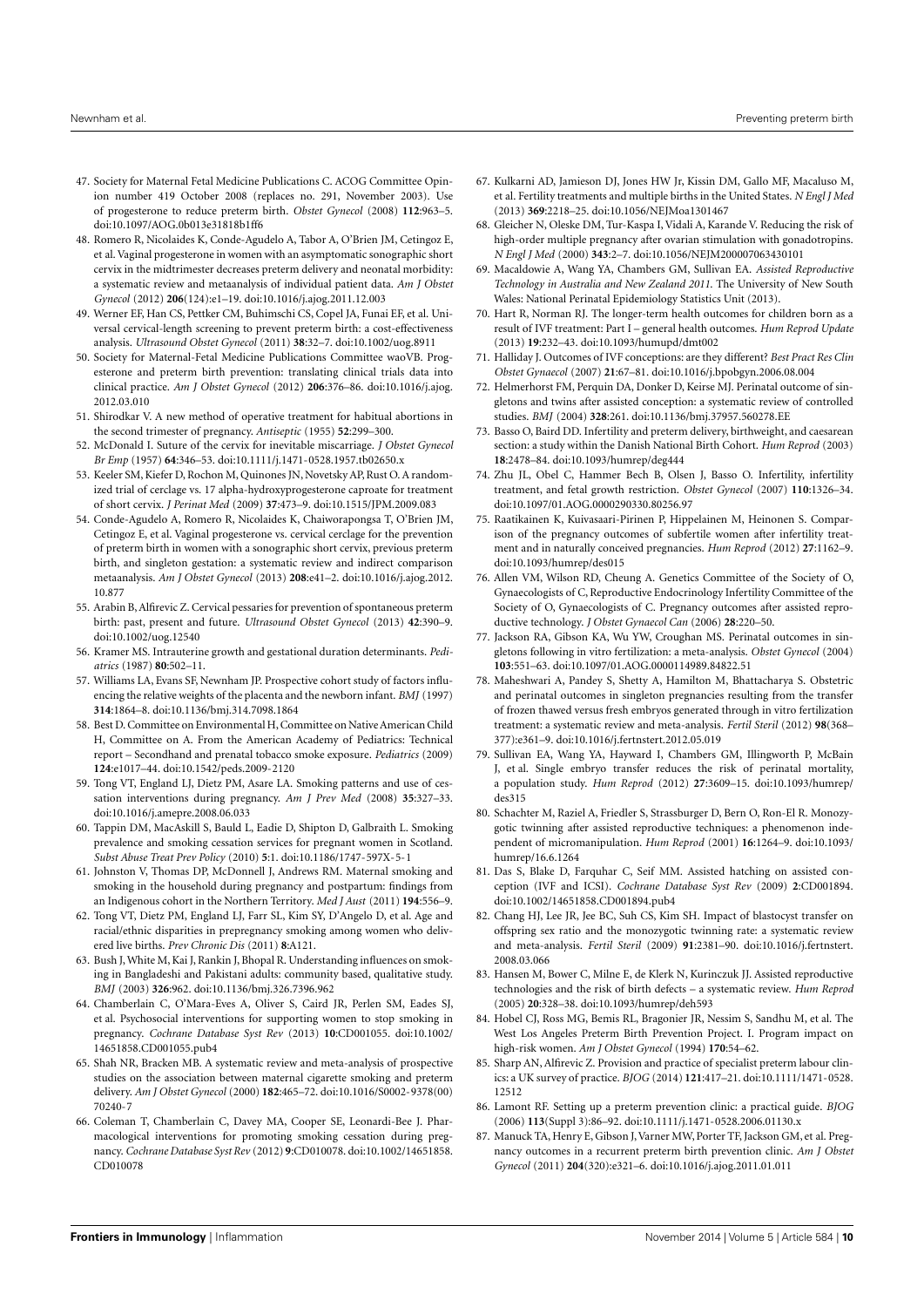- <span id="page-10-0"></span>88. Markham KB, Walker H, Lynch CD, Iams JD. Preterm birth rates in a prematurity prevention clinic after adoption of progestin prophylaxis. *Obstet Gynecol* (2014) **123**:34–9. doi[:10.1097/AOG.0000000000000048](http://dx.doi.org/10.1097/AOG.0000000000000048)
- <span id="page-10-1"></span>89. Hobel CJ, Dunkel-Schetter C, Roesch SC, Castro LC,Arora CP. Maternal plasma corticotropin-releasing hormone associated with stress at 20 weeks' gestation in pregnancies ending in preterm delivery. *Am J Obstet Gynecol* (1999) **180**:S257–63. doi[:10.1016/S0002-9378\(99\)70712-X](http://dx.doi.org/10.1016/S0002-9378(99)70712-X)
- <span id="page-10-2"></span>90. Goldenberg RL, Culhane JF, Iams JD, Romero R. Epidemiology and causes of preterm birth. *Lancet* (2008) **371**:75–84. doi[:10.1016/S0140-6736\(08\)60074-4](http://dx.doi.org/10.1016/S0140-6736(08)60074-4)
- <span id="page-10-3"></span>91. Romero R, Gotsch F, Pineles B, Kusanovic JP. Inflammation in pregnancy: its roles in reproductive physiology, obstetrical complications, and fetal injury. *Nutr Rev* (2007) **65**:S194–202. doi[:10.1301/nr.2007.dec.S194-S202](http://dx.doi.org/10.1301/nr.2007.dec.S194-S202)
- <span id="page-10-4"></span>92. Kim SM, Romero R, Lee J, Mi Lee S, Park CW, Shin Park J, et al. The frequency and clinical significance of intra-amniotic inflammation in women with preterm uterine contractility but without cervical change: do the diagnostic criteria for preterm labor need to be changed? *J Matern Fetal Neonatal Med* (2012) **25**:1212–21. doi[:10.3109/14767058.2011.629256](http://dx.doi.org/10.3109/14767058.2011.629256)
- <span id="page-10-5"></span>93. DiGiulio DB. Diversity of microbes in amniotic fluid. *Semin Fetal Neonatal Med* (2012) **17**:2–11. doi[:10.1016/j.siny.2011.10.001](http://dx.doi.org/10.1016/j.siny.2011.10.001)
- <span id="page-10-6"></span>94. Moss TJ, Nitsos I, Ikegami M, Jobe AH, Newnham JP. Experimental intrauterine Ureaplasma infection in sheep. *Am J Obstet Gynecol* (2005) **192**:1179–86. doi[:10.1016/j.ajog.2004.11.063](http://dx.doi.org/10.1016/j.ajog.2004.11.063)
- 95. Moss TJ, Knox CL, Kallapur SG, Nitsos I, Theodoropoulos C, Newnham JP, et al. Experimental amniotic fluid infection in sheep: effects of *Ureaplasma parvum* serovars 3 and 6 on preterm or term fetal sheep. *Am J Obstet Gynecol* (2008) **198**(122):e121–8. doi[:10.1016/j.ajog.2007.06.065](http://dx.doi.org/10.1016/j.ajog.2007.06.065)
- <span id="page-10-7"></span>96. Kramer BW, Kallapur S, Newnham J, Jobe AH. Prenatal inflammation and lung development. *Semin Fetal Neonatal Med* (2009) **14**:2–7. doi[:10.1016/j.](http://dx.doi.org/10.1016/j.siny.2008.08.011) [siny.2008.08.011](http://dx.doi.org/10.1016/j.siny.2008.08.011)
- <span id="page-10-8"></span>97. Grigsby PL, Novy MJ, Sadowsky DW, Morgan TK, Long M, Acosta E, et al. Maternal azithromycin therapy for Ureaplasma intraamniotic infection delays preterm delivery and reduces fetal lung injury in a primate model. *Am J Obstet Gynecol* (2012) **207**:e471–5. doi[:10.1016/j.ajog.2012.10.871](http://dx.doi.org/10.1016/j.ajog.2012.10.871)
- <span id="page-10-9"></span>98. Srinivasan S, Hoffman NG, Morgan MT, Matsen FA, Fiedler TL, Hall RW, et al. Bacterial communities in women with bacterial vaginosis: high resolution phylogenetic analyses reveal relationships of microbiota to clinical criteria. *PLoS One* (2012) **7**:e37818. doi[:10.1371/journal.pone.0037818](http://dx.doi.org/10.1371/journal.pone.0037818)
- <span id="page-10-10"></span>99. McDonald HM, Brocklehurst P, Gordon A. Antibiotics for treating bacterial vaginosis in pregnancy. *Cochrane Database Syst Rev* (2007) **1**:CD000262. doi[:10.1002/14651858.CD000262.pub3](http://dx.doi.org/10.1002/14651858.CD000262.pub3)
- <span id="page-10-11"></span>100. Kenyon C, Colebunders R, Crucitti T. The global epidemiology of bacterial vaginosis: a systematic review. *Am J Obstet Gynecol* (2013) **209**:505–23. doi[:10.1016/j.ajog.2013.05.006](http://dx.doi.org/10.1016/j.ajog.2013.05.006)
- <span id="page-10-12"></span>101. Barros FC, Bhutta ZA, Batra M, Hansen TN, Victora CG, Rubens CE, et al. Global report on preterm birth and stillbirth (3 of 7): evidence for effectiveness of interventions. *BMC Pregnancy Childbirth* (2010) **10**(Suppl 1):S3. doi[:10.1186/1471-2393-10-S1-S3](http://dx.doi.org/10.1186/1471-2393-10-S1-S3)
- 102. Mercer B. Antibiotics in the management of PROM and preterm labor. *Obstet Gynecol Clin North Am* (2012) **39**:65–76. doi[:10.1016/j.ogc.2011.12.007](http://dx.doi.org/10.1016/j.ogc.2011.12.007)
- <span id="page-10-13"></span>103. Brocklehurst P, Gordon A, Heatley E, Milan SJ. Antibiotics for treating bacterial vaginosis in pregnancy. *Cochrane Database Syst Rev* (2013) **1**:CD000262. doi[:10.1002/14651858.CD000262.pub4](http://dx.doi.org/10.1002/14651858.CD000262.pub4)
- <span id="page-10-14"></span>104. Dando SJ, Nitsos I, Newnham JP, Jobe AH, Moss TJ, Knox CL. Maternal administration of erythromycin fails to eradicate intrauterine ureaplasma infection in an ovine model. *Biol Reprod* (2010) **83**:616–22. doi[:10.1095/biolreprod.110.](http://dx.doi.org/10.1095/biolreprod.110.084954) [084954](http://dx.doi.org/10.1095/biolreprod.110.084954)
- 105. Heikkinen T, Laine K, Neuvonen PJ, Ekblad U. The transplacental transfer of the macrolide antibiotics erythromycin, roxithromycin and azithromycin. *BJOG* (2000) **107**:770–5. doi[:10.1111/j.1471-0528.2000.tb13339.x](http://dx.doi.org/10.1111/j.1471-0528.2000.tb13339.x)
- 106. Keelan JA, Nitsos I, Saito M, Musk GC, Kemp MW, Timmins M, et al. Maternalamniotic-fetal distribution of macrolide antibiotics following intravenous, intramuscular, and intraamniotic administration in late pregnant sheep. *Am J Obstet Gynecol* (2011) **204**(546):e510–47. doi[:10.1016/j.ajog.2011.02.035](http://dx.doi.org/10.1016/j.ajog.2011.02.035)
- <span id="page-10-15"></span>107. Kemp MW, Miura Y, Payne MS, Watts R, Megharaj S, Jobe AH, et al. Repeated maternal intramuscular or intraamniotic erythromycin incompletely resolves intrauterine *Ureaplasma parvum* infection in a sheep model of pregnancy. *Am J Obstet Gynecol* (2014) **211**:134.e1–9. doi[:10.1016/j.ajog.2014.02.025](http://dx.doi.org/10.1016/j.ajog.2014.02.025)
- <span id="page-10-16"></span>108. Keelan JA, Kemp MW, Payne MS, Johnson D, Stock SJ, Saito M, et al. Maternal administration of solithromycin, a new, potent, broad-spectrum fluoroketolide antibiotic, achieves fetal and intra-amniotic antimicrobial protection in a

pregnant sheep model. *Antimicrob Agents Chemother* (2014) **58**:447–54. doi[:10.1128/AAC.01743-13](http://dx.doi.org/10.1128/AAC.01743-13)

- <span id="page-10-17"></span>109. Putnam SD, Castanheira M, Moet GJ, Farrell DJ, Jones RN. CEM-101, a novel fluoroketolide: antimicrobial activity against a diverse collection of Gram-positive and Gram-negative bacteria. *Diagn Microbiol Infect Dis* (2010) **66**:393–401. doi[:10.1016/j.diagmicrobio.2009.10.013](http://dx.doi.org/10.1016/j.diagmicrobio.2009.10.013)
- <span id="page-10-18"></span>110. Lamont RF, Nhan-Chang CL, Sobel JD, Workowski K, Conde-Agudelo A, Romero R. Treatment of abnormal vaginal flora in early pregnancy with clindamycin for the prevention of spontaneous preterm birth: a systematic review and metaanalysis. *Am J Obstet Gynecol* (2011) **205**:177–90. doi[:10.1016/j.ajog.](http://dx.doi.org/10.1016/j.ajog.2011.03.047) [2011.03.047](http://dx.doi.org/10.1016/j.ajog.2011.03.047)
- <span id="page-10-19"></span>111. Hendler I, Goldenberg RL, Mercer BM, Iams JD, Meis PJ, Moawad AH, et al. The Preterm Prediction Study: association between maternal body mass index and spontaneous and indicated preterm birth. *Am J Obstet Gynecol* (2005) **192**:882–6. doi[:10.1016/j.ajog.2004.09.021](http://dx.doi.org/10.1016/j.ajog.2004.09.021)
- <span id="page-10-20"></span>112. Bukowski R, Malone FD, Porter FT, Nyberg DA, Comstock CH, Hankins GD, et al. Preconceptional folate supplementation and the risk of spontaneous preterm birth: a cohort study. *PLoS Med* (2009) **6**:e1000061. doi[:10.1371/](http://dx.doi.org/10.1371/journal.pmed.1000061) [journal.pmed.1000061](http://dx.doi.org/10.1371/journal.pmed.1000061)
- <span id="page-10-21"></span>113. De-Regil LM, Fernandez-Gaxiola AC, Dowswell T, Pena-Rosas JP. Effects and safety of periconceptional folate supplementation for preventing birth defects. *Cochrane Database Syst Rev* (2010) **10**:CD007950. doi[:10.1002/14651858.](http://dx.doi.org/10.1002/14651858.CD007950.pub2) [CD007950.pub2](http://dx.doi.org/10.1002/14651858.CD007950.pub2)
- <span id="page-10-22"></span>114. Olsen SF, Hansen HS, Sorensen TI, Jensen B, Secher NJ, Sommer S, et al. Intake of marine fat, rich in (n-3)-polyunsaturated fatty acids, may increase birthweight by prolonging gestation. *Lancet* (1986) **2**:367–9. doi[:10.1016/S0140-](http://dx.doi.org/10.1016/S0140-6736(86)90055-3) [6736\(86\)90055-3](http://dx.doi.org/10.1016/S0140-6736(86)90055-3)
- <span id="page-10-23"></span>115. Carlson SE, Colombo J, Gajewski BJ, Gustafson KM, Mundy D, Yeast J, et al. DHA supplementation and pregnancy outcomes. *Am J Clin Nutr* (2013) **97**:808–15. doi[:10.3945/ajcn.112.050021](http://dx.doi.org/10.3945/ajcn.112.050021)
- <span id="page-10-24"></span>116. Horvath A, Koletzko B, Szajewska H. Effect of supplementation of women in high-risk pregnancies with long-chain polyunsaturated fatty acids on pregnancy outcomes and growth measures at birth: a meta-analysis of randomized controlled trials. *Br J Nutr* (2007) **98**:253–9. doi[:10.1017/](http://dx.doi.org/10.1017/S0007114507709078) [S0007114507709078](http://dx.doi.org/10.1017/S0007114507709078)
- <span id="page-10-25"></span>117. Copper RL, Goldenberg RL, Das A, Elder N, Swain M, Norman G, et al. The preterm prediction study: maternal stress is associated with spontaneous preterm birth at less than thirty-five weeks' gestation. National Institute of Child Health and Human Development Maternal-Fetal Medicine Units Network. *Am J Obstet Gynecol* (1996) **175**:1286–92. doi[:10.1016/S0002-9378\(96\)](http://dx.doi.org/10.1016/S0002-9378(96)70042-X) [70042-X](http://dx.doi.org/10.1016/S0002-9378(96)70042-X)
- 118. Challis JR, Smith SK. Fetal endocrine signals and preterm labor. *Biol Neonate* (2001) **79**:163–7. doi[:10.1159/000047085](http://dx.doi.org/10.1159/000047085)
- <span id="page-10-26"></span>119. Hobel CJ, Goldstein A, Barrett ES. Psychosocial stress and pregnancy outcome. *Clin Obstet Gynecol* (2008) **51**:333–48. doi[:10.1097/GRF.0b013e31816f2709](http://dx.doi.org/10.1097/GRF.0b013e31816f2709)
- <span id="page-10-27"></span>120. Hodnett ED, Fredericks S, Weston J. Support during pregnancy for women at increased risk of low birthweight babies. *Cochrane Database Syst Rev* (2010) **6**:CD000198. doi[:10.1002/14651858.CD000198.pub2](http://dx.doi.org/10.1002/14651858.CD000198.pub2)
- <span id="page-10-28"></span>121. Offenbacher S, Katz V, Fertik G, Collins J, Boyd D, Maynor G, et al. Periodontal infection as a possible risk factor for preterm low birth weight. *J Periodontol* (1996) **67**:1103–13. doi[:10.1902/jop.1996.67.10.1103](http://dx.doi.org/10.1902/jop.1996.67.10.1103)
- <span id="page-10-29"></span>122. Offenbacher S, Jared HL, O'Reilly PG, Wells SR, Salvi GE, Lawrence HP, et al. Potential pathogenic mechanisms of periodontitis associated pregnancy complications. *Ann Periodontol* (1998) **3**:233–50. doi[:10.1902/annals.1998.3.1.233](http://dx.doi.org/10.1902/annals.1998.3.1.233)
- <span id="page-10-30"></span>123. Michalowicz BS, Hodges JS, DiAngelis AJ, Lupo VR, Novak MJ, Ferguson JE, et al. Treatment of periodontal disease and the risk of preterm birth. *N Engl J Med* (2006) **355**:1885–94. doi[:10.1056/NEJMoa062249](http://dx.doi.org/10.1056/NEJMoa062249)
- 124. Newnham JP, Newnham IA, Ball CM, Wright M, Pennell CE, Swain J, et al. Treatment of periodontal disease during pregnancy: a randomized controlled trial. *Obstet Gynecol* (2009) **114**:1239–48. doi[:10.1097/AOG.](http://dx.doi.org/10.1097/AOG.0b013e3181c15b40) [0b013e3181c15b40](http://dx.doi.org/10.1097/AOG.0b013e3181c15b40)
- <span id="page-10-31"></span>125. Offenbacher S, Beck JD, Jared HL, Mauriello SM, Mendoza LC, Couper DJ, et al. Effects of periodontal therapy on rate of preterm delivery: a randomized controlled trial. *Obstet Gynecol* (2009) **114**:551–9. doi[:10.1097/AOG.](http://dx.doi.org/10.1097/AOG.0b013e3181b1341f) [0b013e3181b1341f](http://dx.doi.org/10.1097/AOG.0b013e3181b1341f)
- <span id="page-10-32"></span>126. Jakobsson M, Gissler M, Sainio S, Paavonen J, Tapper AM. Preterm delivery after surgical treatment for cervical intraepithelial neoplasia. *Obstet Gynecol* (2007) **109**:309–13. doi[:10.1097/01.AOG.0000253239.87040.23](http://dx.doi.org/10.1097/01.AOG.0000253239.87040.23)
- <span id="page-10-33"></span>127. Schiffman MH, Bauer HM, Hoover RN, Glass AG, Cadell DM, Rush BB, et al. Epidemiologic evidence showing that human papillomavirus infection causes